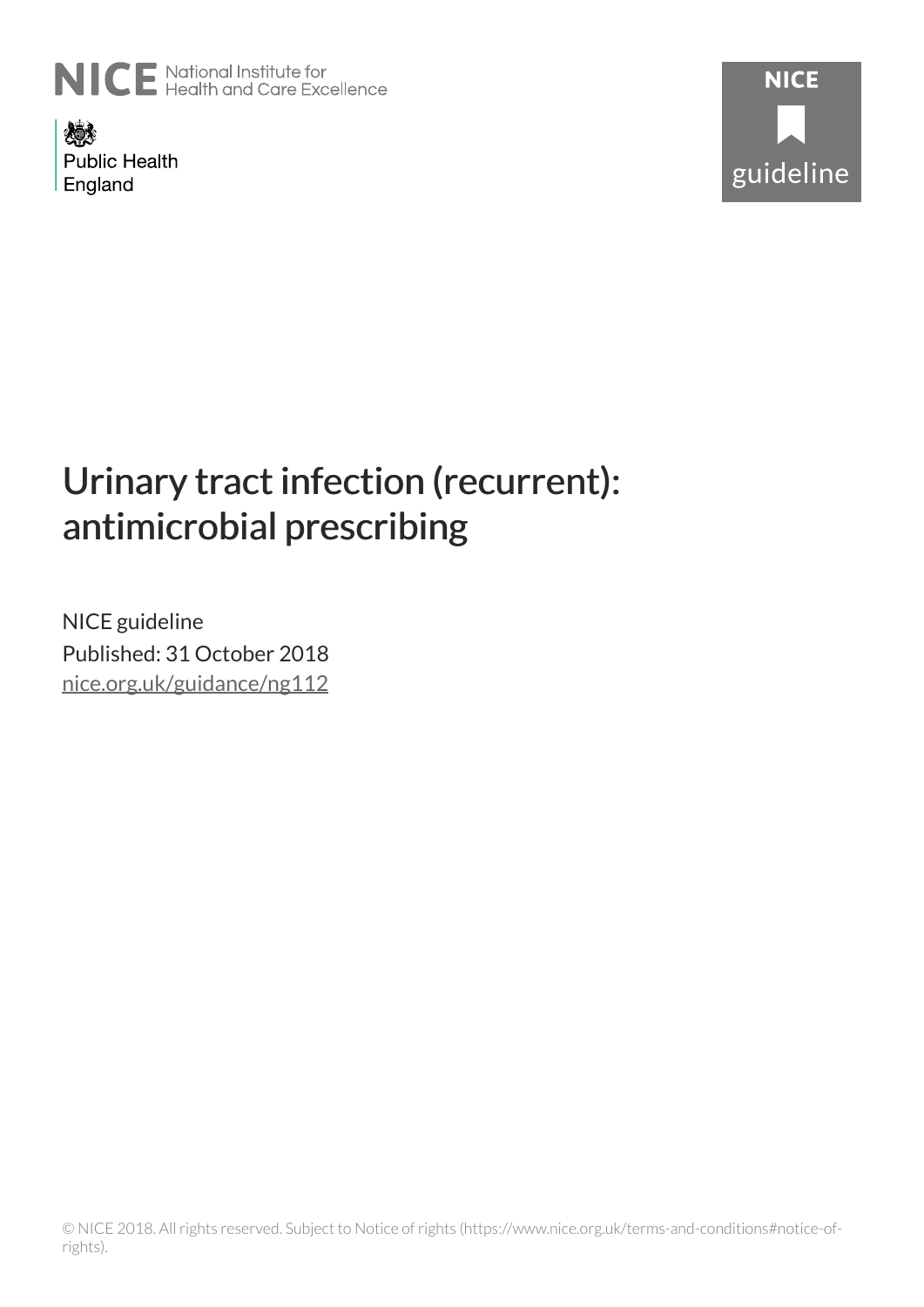# Your responsibility

The recommendations in this guideline represent the view of NICE, arrived at after careful consideration of the evidence available. When exercising their judgement, professionals and practitioners are expected to take this guideline fully into account, alongside the individual needs, preferences and values of their patients or the people using their service. It is not mandatory to apply the recommendations, and the guideline does not override the responsibility to make decisions appropriate to the circumstances of the individual, in consultation with them and their families and carers or guardian.

Local commissioners and providers of healthcare have a responsibility to enable the guideline to be applied when individual professionals and people using services wish to use it. They should do so in the context of local and national priorities for funding and developing services, and in light of their duties to have due regard to the need to eliminate unlawful discrimination, to advance equality of opportunity and to reduce health inequalities. Nothing in this guideline should be interpreted in a way that would be inconsistent with complying with those duties.

Commissioners and providers have a responsibility to promote an environmentally sustainable health and care system and should [assess and reduce the environmental impact of implementing](https://www.nice.org.uk/about/who-we-are/sustainability) [NICE recommendations](https://www.nice.org.uk/about/who-we-are/sustainability) wherever possible.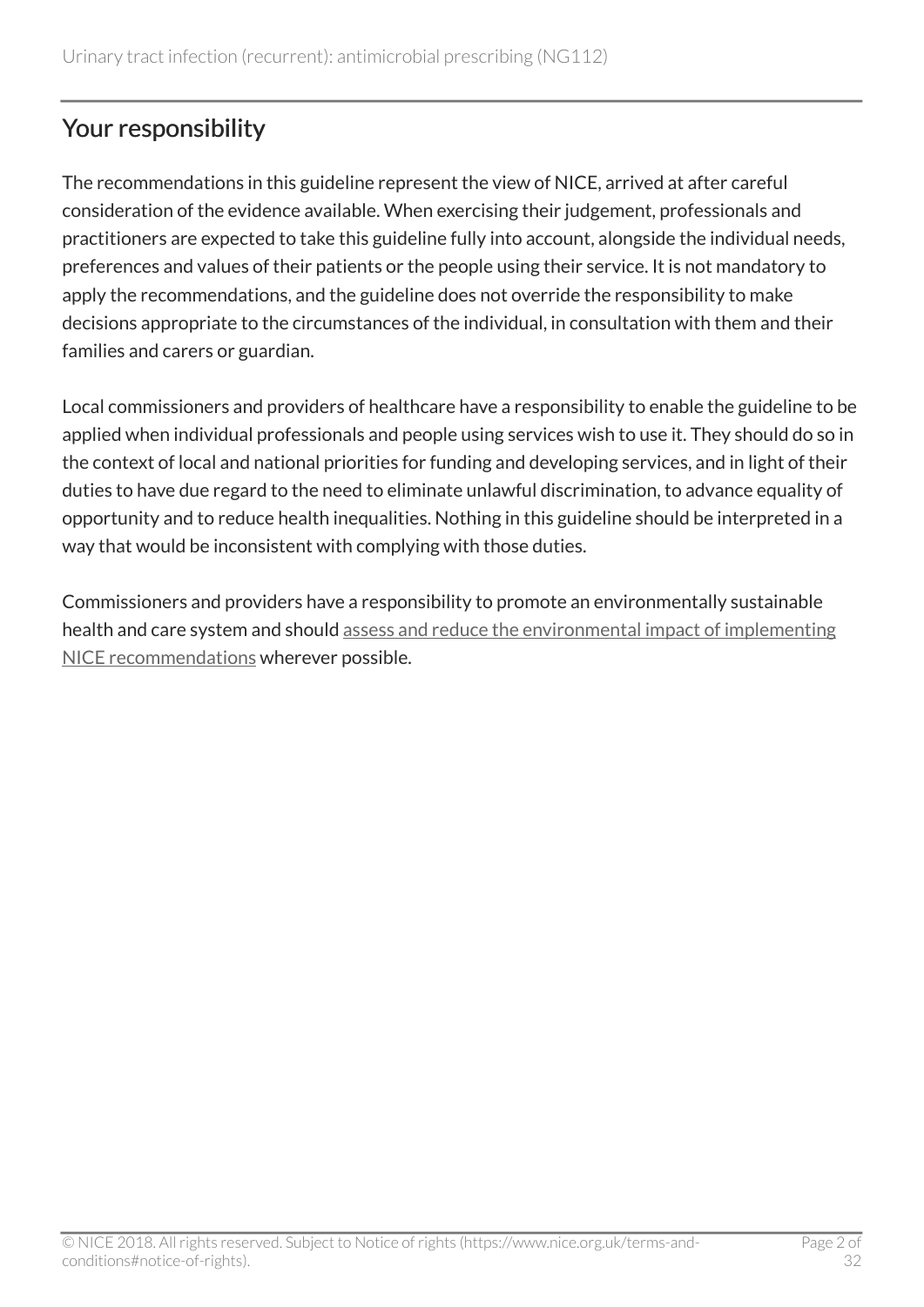# Contents

| $\overline{4}$ |
|----------------|
| $\overline{4}$ |
| 5              |
| 5              |
| 10             |
| 10             |
| 14             |
| 14             |
| 14             |
| 15             |
| 15             |
| 19             |
| 22             |
| 27             |
| 30             |
| 32             |
| 32             |
| 32             |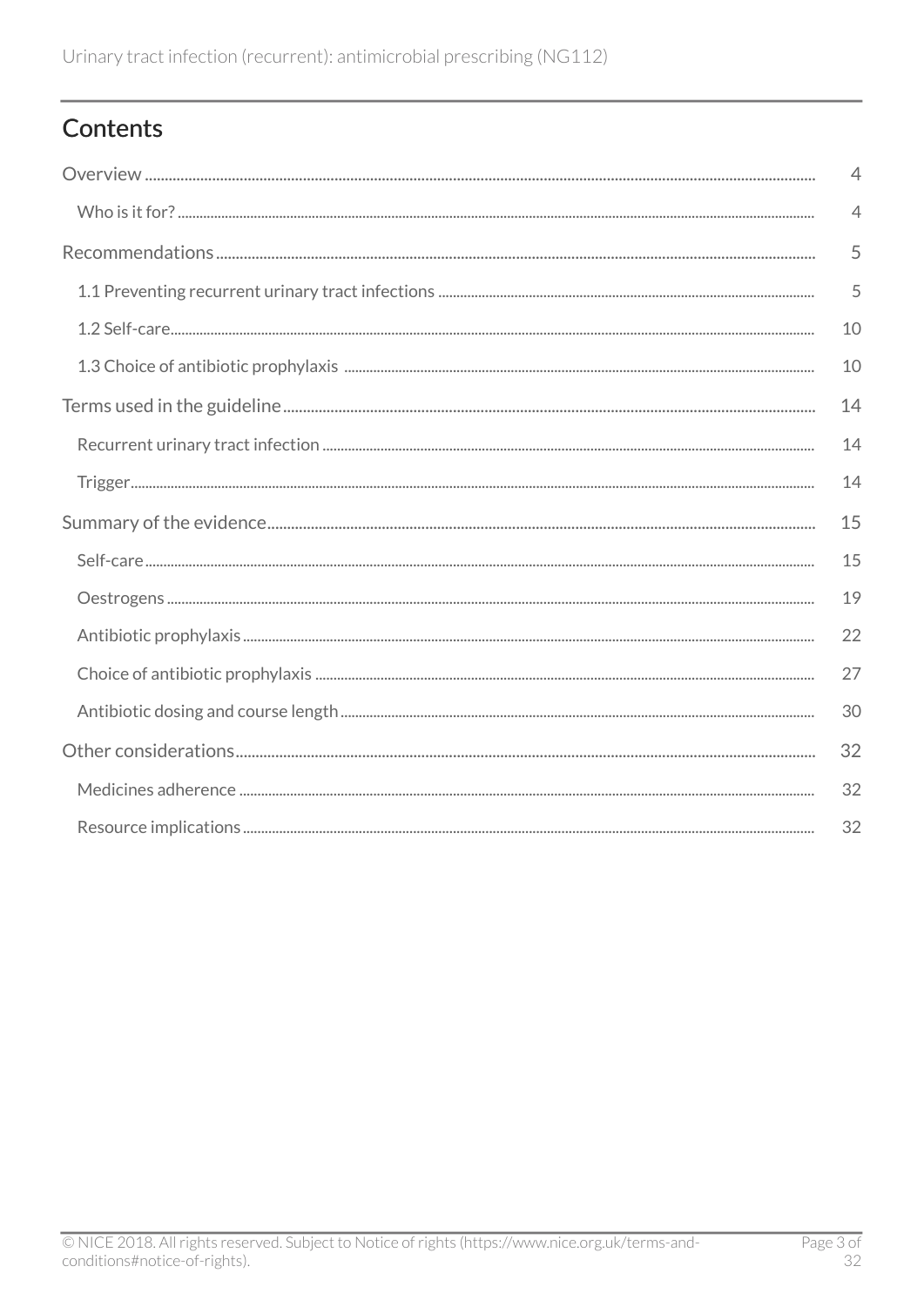This guideline should be read in conjunction with NG109, NG111 and CG54.

### <span id="page-3-0"></span>**Overview**

This guideline sets out an antimicrobial prescribing strategy for preventing recurrent urinary tract infections in children, young people and adults who do not have a catheter. It aims to optimise antibiotic use and reduce antibiotic resistance.

See a [2-page visual summary](https://www.nice.org.uk/guidance/ng112/resources/visual-summary-pdf-6544163629) of the recommendations, including a table to support prescribing decisions.

NICE has also produced a guideline on [antimicrobial stewardship: systems and processes for](http://www.nice.org.uk/guidance/ng15) [effective antimicrobial medicine use](http://www.nice.org.uk/guidance/ng15).

# <span id="page-3-1"></span>*Who is it for?*

- Health professionals
- People with recurrent urinary tract infection, their families and carers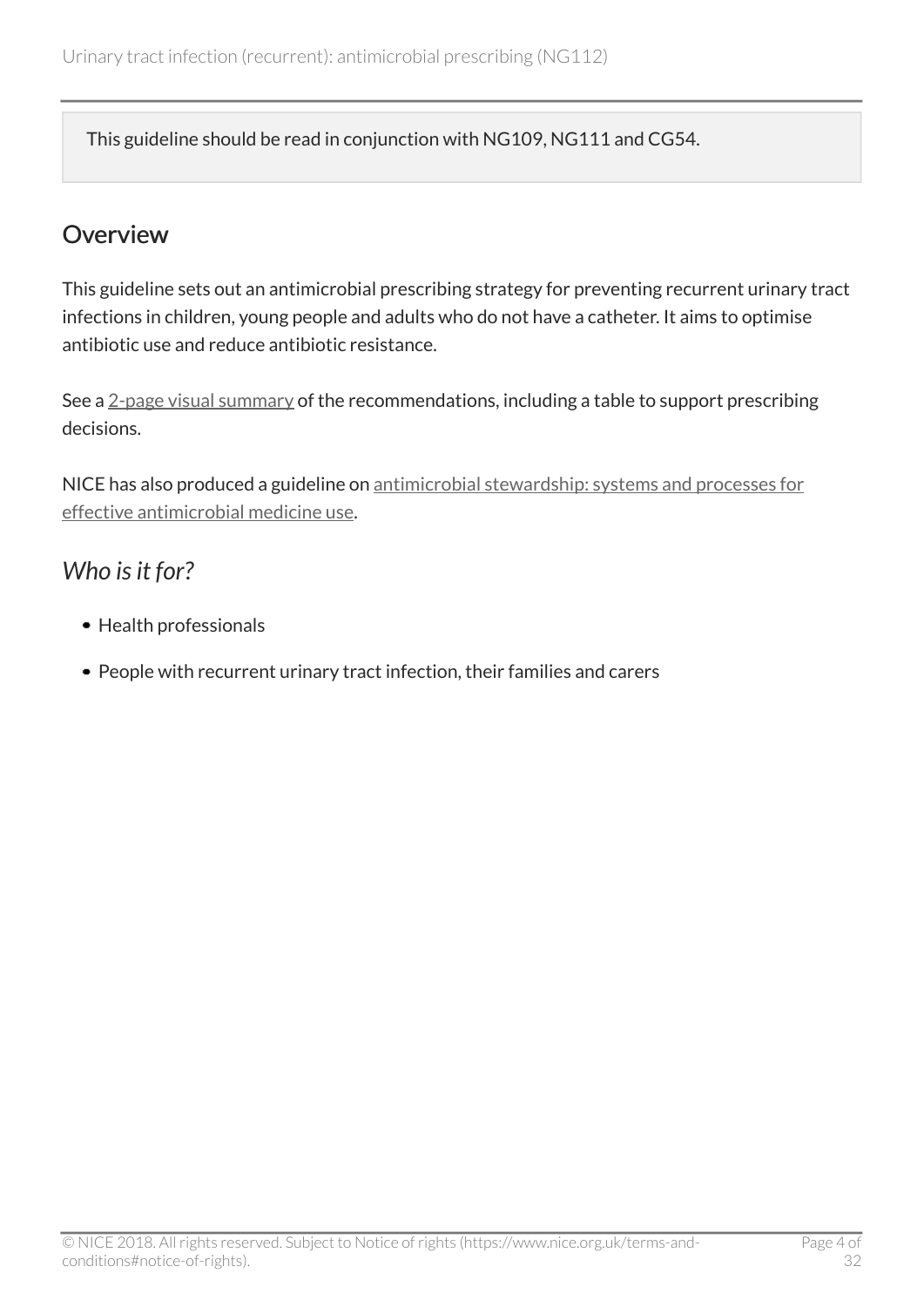# <span id="page-4-0"></span>Recommendations

### <span id="page-4-1"></span>*1.1 Preventing recurrent urinary tract infections*

- 1.1.1 Manage an acute UTI as outlined in the NICE guidelines on [urinary tract](http://www.nice.org.uk/guidance/ng109) [infection \(lower\): antimicrobial prescribing](http://www.nice.org.uk/guidance/ng109) or [pyelonephritis \(acute\):](http://www.nice.org.uk/guidance/ng111) [antimicrobial prescribing.](http://www.nice.org.uk/guidance/ng111)
- 1.1.2 Be aware that [recurrent UTI:](#page-13-1)
	- includes lower UTI and upper UTI (acute pyelonephritis)
	- may be due to relapse (with the same strain of organism) or reinfection (with a different strain or species of organism)
	- is particularly common in women.
- 1.1.3 Give advice to people with recurrent UTI about behavioural and personal hygiene measures and self-care treatments (see the recommendations on [self](#page-9-0)[care](#page-9-0)) that may help to reduce the risk of UTI.

#### Referral and seeking specialist advice

- 1.1.4 Refer or seek specialist advice on further investigation and management for:
	- men aged 16 years and over
	- people with recurrent upper UTI
	- people with recurrent lower UTI when the underlying cause is unknown
	- pregnant women
	- children and young people under 16 years in line with the NICE guideline on [urinary](http://www.nice.org.uk/guidance/cg54) [tract infection in under](http://www.nice.org.uk/guidance/cg54) 16s
	- people with suspected cancer in line with the NICE guideline on [suspected cancer:](http://www.nice.org.uk/guidance/ng12) [recognition and referral.](http://www.nice.org.uk/guidance/ng12)

See the evidence and committee discussion on [antibiotic prophylaxis](#page-21-0).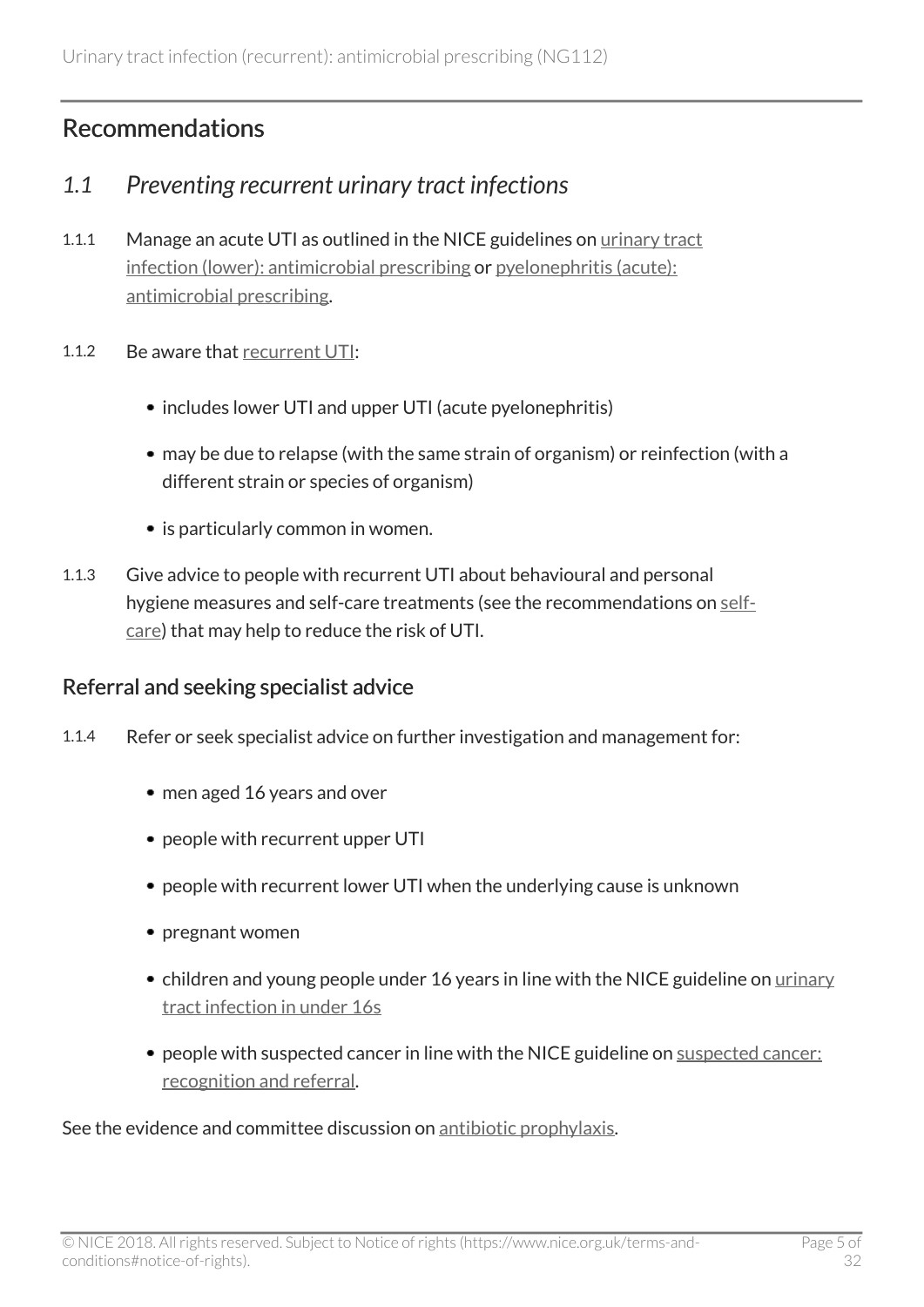### Treatment for women with recurrent UTI who are not pregnant

#### *Oestrogen*

- <span id="page-5-0"></span>[1](#page-12-0).1.5 Consider the lowest effective dose of vaginal oestrogen (for example, estriol cream) for postmenopausal women with recurrent UTI if behavioural and personal hygiene measures alone are not effective or not appropriate. Discuss the following with the woman to ensure shared decision-making:
	- the severity and frequency of previous symptoms
	- the risk of developing complications from recurrent UTIs
	- the possible benefits of treatment, including for other related symptoms, such as vaginal dryness
	- the possible adverse effects such as breast tenderness and vaginal bleeding (which should be reported because it may require investigation)
	- the uncertainty of endometrial safety with long-term or repeated use
	- preferences of the woman for treatment with vaginal oestrogen.

Review treatment within 12 months, or earlier if agreed with the woman.

1.1.6 Do not offer oral oestrogens (hormone replacement therapy) specifically to reduce the risk of recurrent UTI in postmenopausal women.

See the evidence and committee discussion on [oestrogens](#page-18-0).

#### *Antibiotic prophylaxis*

- 1.1.7 For women with recurrent UTI who are not pregnant, consider a trial of antibiotic prophylaxis only if behavioural and personal hygiene measures, and vaginal oestrogen (in postmenopausal women) are not effective or not appropriate.
- 1.1.8 For women with recurrent UTI who are not pregnant, ensure that any current UTI has been adequately treated then consider single-dose antibiotic prophylaxis for use when exposed to an identifiable [trigger](#page-13-2) (see the recommendations on [choice of antibiotic prophylaxis\)](#page-9-1). Take account of: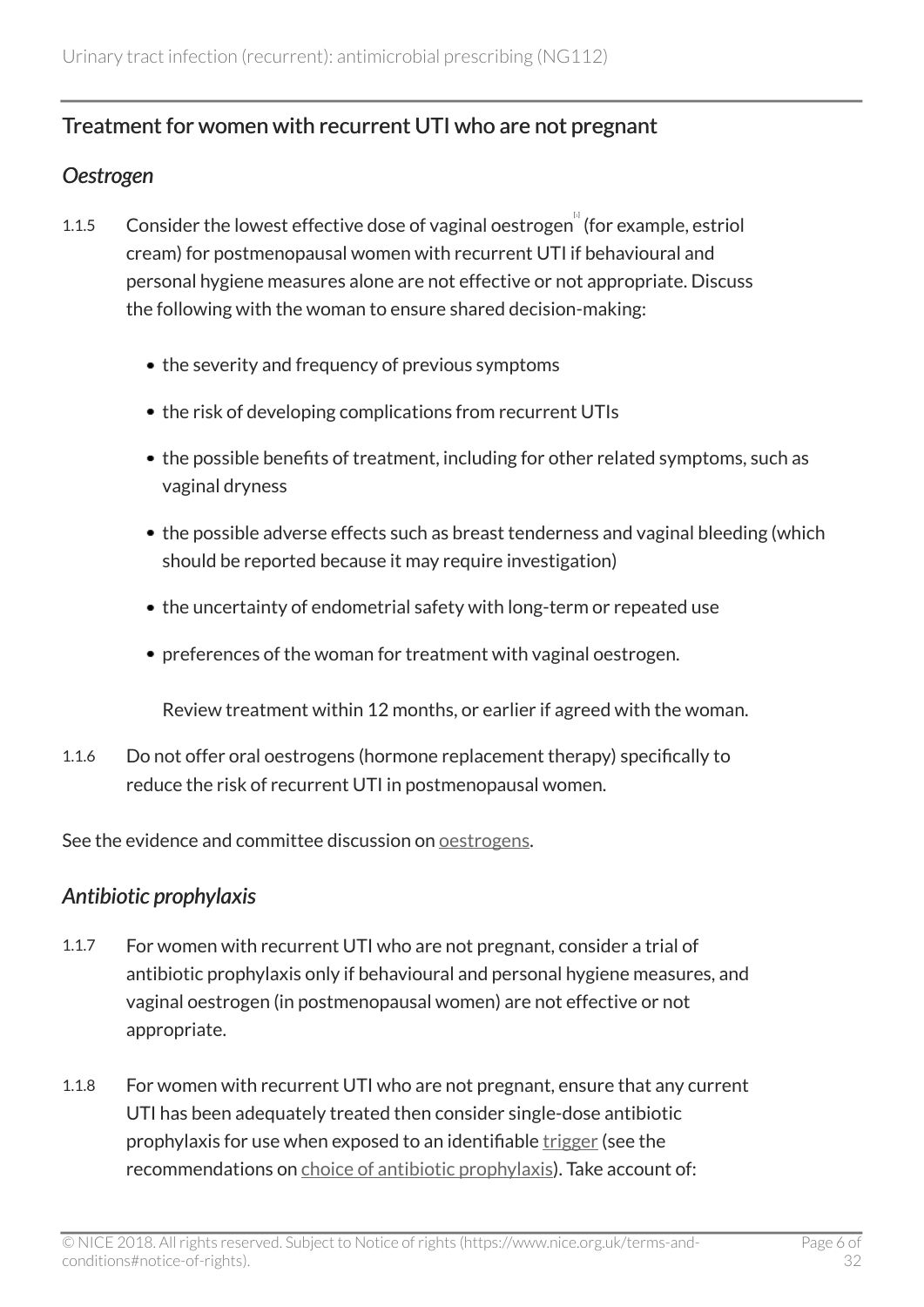- the severity and frequency of previous symptoms
- the risk of developing complications
- previous urine culture and susceptibility results
- previous antibiotic use, which may have led to resistant bacteria
- the woman's preferences for antibiotic use.
- 1.1.9 When single-dose antibiotic prophylaxis is given, give advice about:
	- how to use the antibiotic
	- possible adverse effects of antibiotics, particularly diarrhoea and nausea
	- returning for review within 6 months
	- seeking medical help if there are symptoms of an acute UTI.

See the evidence and committee discussion on [antibiotic prophylaxis](#page-21-0) and [antibiotic dosing and](#page-29-0) [course length.](#page-29-0)

- 1.1.10 For women with recurrent UTI who are not pregnant and have had no improvement after single-dose antibiotic prophylaxis or have no identifiable triggers, ensure that any current UTI has been adequately treated then consider a trial of daily antibiotic prophylaxis (see the recommendations on [choice of](#page-9-1) [antibiotic prophylaxis](#page-9-1)). Take account of:
	- any further investigations (for example, ultrasound) that may be needed to identify an underlying cause
	- the severity and frequency of previous symptoms
	- the risks of long-term antibiotic use
	- the risk of developing complications
	- previous urine culture and susceptibility results
	- previous antibiotic use, which may have led to resistant bacteria
	- the woman's preferences for antibiotic use.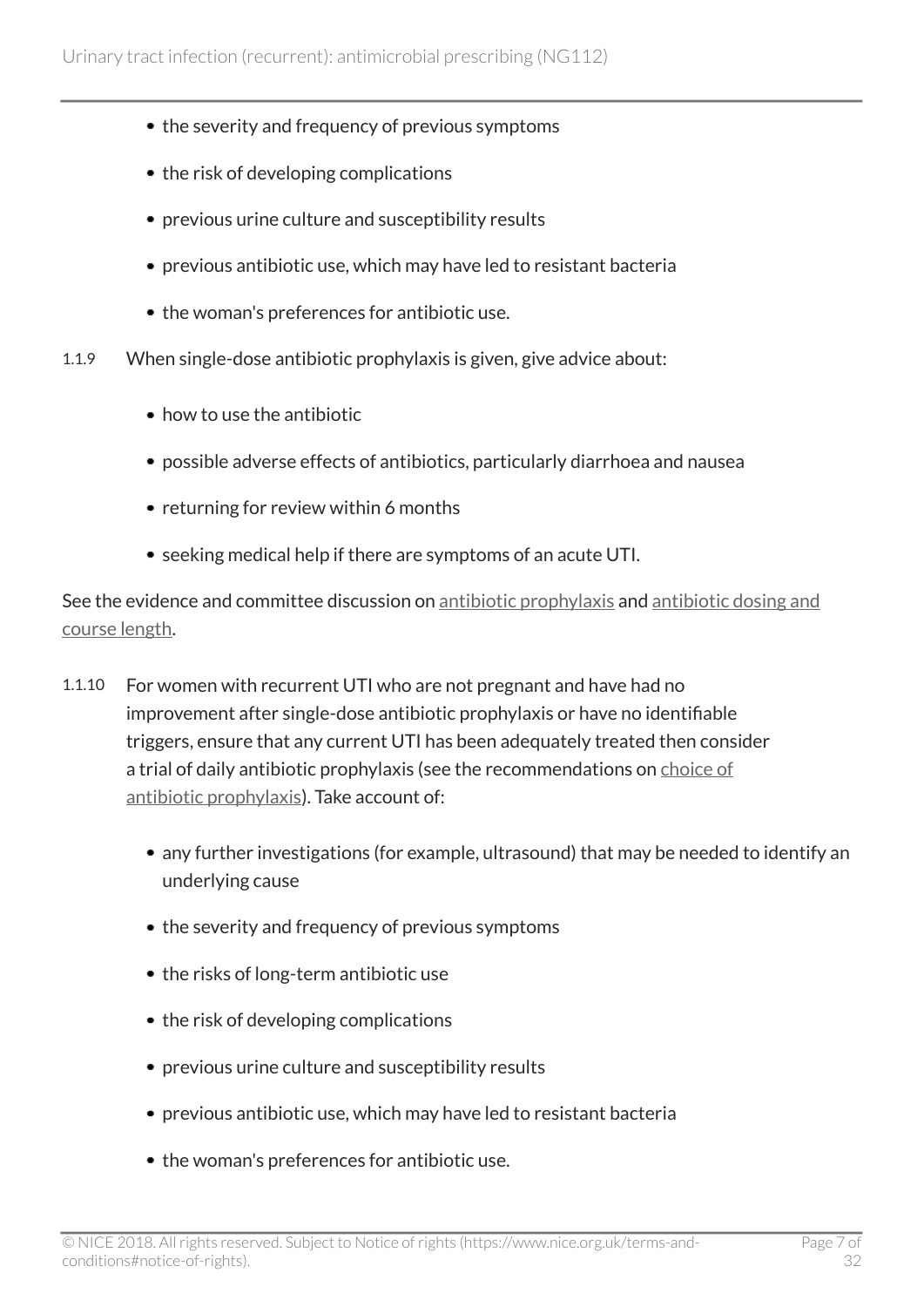- 1.1.11 When a trial of daily antibiotic prophylaxis is given, give advice about:
	- the risk of resistance with long-term antibiotics, which means they may be less effective in the future
	- possible adverse effects of long-term antibiotics
	- returning for review within 6 months
	- seeking medical help if there are symptoms of an acute UTI.

See the evidence and committee discussion on [antibiotic prophylaxis](#page-21-0).

#### Treatment for men and pregnant women with recurrent UTI

- 1.1.12 For men and pregnant women with recurrent UTI, ensure that any current UTI has been adequately treated then consider a trial of daily antibiotic prophylaxis (see the recommendations on [choice of antibiotic prophylaxis\)](#page-9-1) if behavioural and personal hygiene measures alone are not effective or not appropriate, with specialist advice. Take account of:
	- any further investigations (for example, ultrasound) that may be needed to identify an underlying cause
	- the severity and frequency of previous symptoms
	- the risks of long-term antibiotic use
	- the risk of developing complications
	- previous urine culture and susceptibility results
	- previous antibiotic use, which may have led to resistant bacteria
	- the person's preferences for antibiotic use.
- 1.1.13 When a trial of daily antibiotic prophylaxis is given, give advice as in recommendation 1.1.11.

See the evidence and committee discussion on [antibiotic prophylaxis](#page-21-0).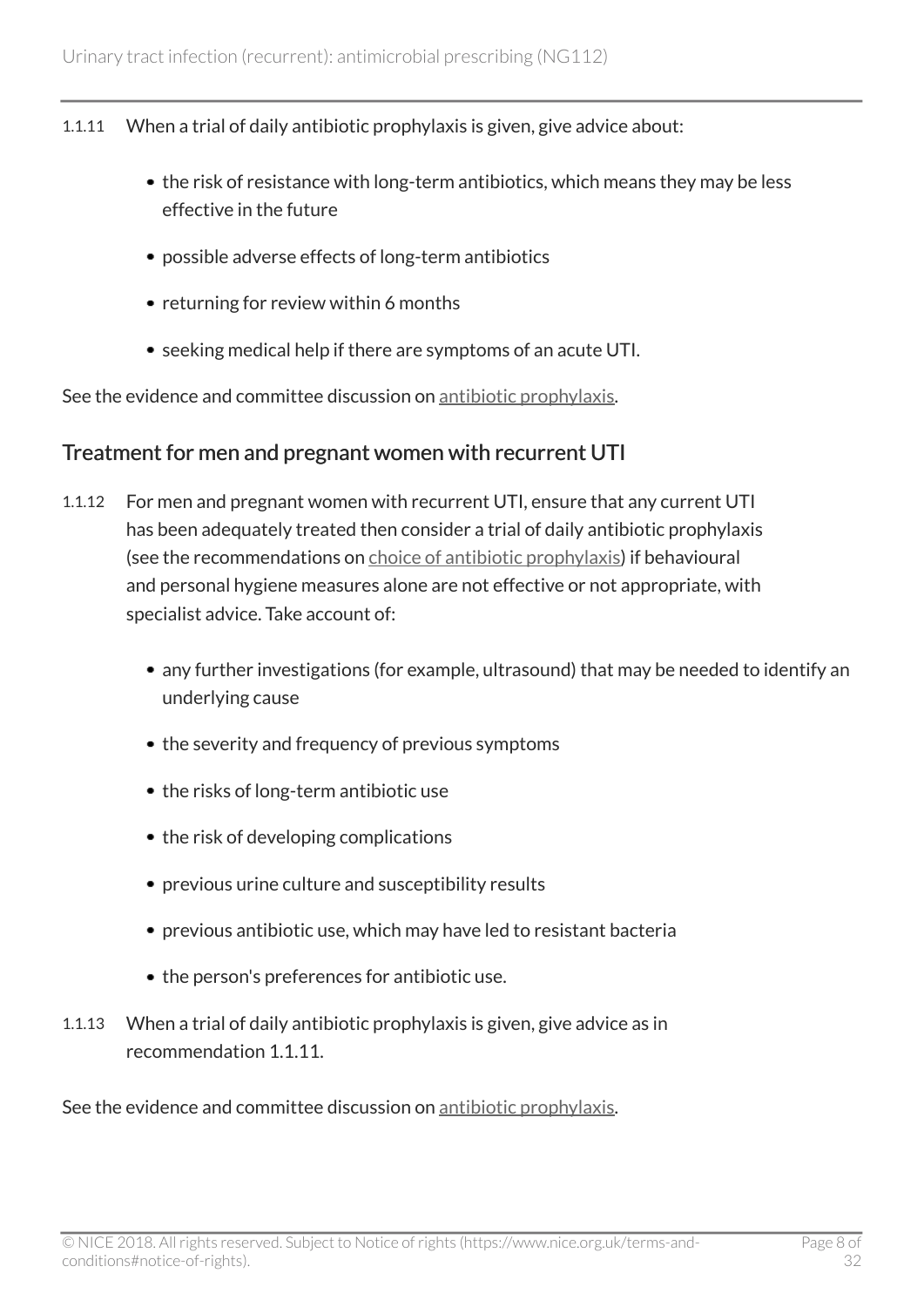### Treatment for children and young people under 16 years with recurrent UTI

- 1.1.14 For children and young people under 16 years with recurrent UTI, ensure that any current UTI has been adequately treated then consider a trial of daily antibiotic prophylaxis (see the recommendations on [choice of antibiotic](#page-9-1) [prophylaxis](#page-9-1)) if behavioural and personal hygiene measures alone are not effective or not appropriate, with specialist advice. Take account of:
	- underlying causes following specialist assessment and investigations
	- the uncertain evidence of benefit of antibiotic prophylaxis for reducing the risk of recurrent UTI and the rate of deterioration of renal scars
	- the severity and frequency of previous symptoms
	- the risks of long-term antibiotic use
	- the risk of developing complications
	- previous urine culture and susceptibility results
	- previous antibiotic use, which may have led to resistant bacteria
	- preferences for antibiotic use.
- 1.1.15 When a trial of daily antibiotic prophylaxis is given, give advice as in recommendation 1.1.11.

#### Reassessment

- 1.1.16 Review antibiotic prophylaxis for recurrent UTI at least every 6 months, with the review to include:
	- assessing the success of prophylaxis
	- discussion of continuing, stopping or changing prophylaxis (taking into account the person's preferences for antibiotic use and the risk of antimicrobial resistance)
	- a reminder about behavioural and personal hygiene measures and self-care treatments (see the recommendations on [self-care\)](#page-9-0).

If antibiotic prophylaxis is stopped, ensure that people have rapid access to treatment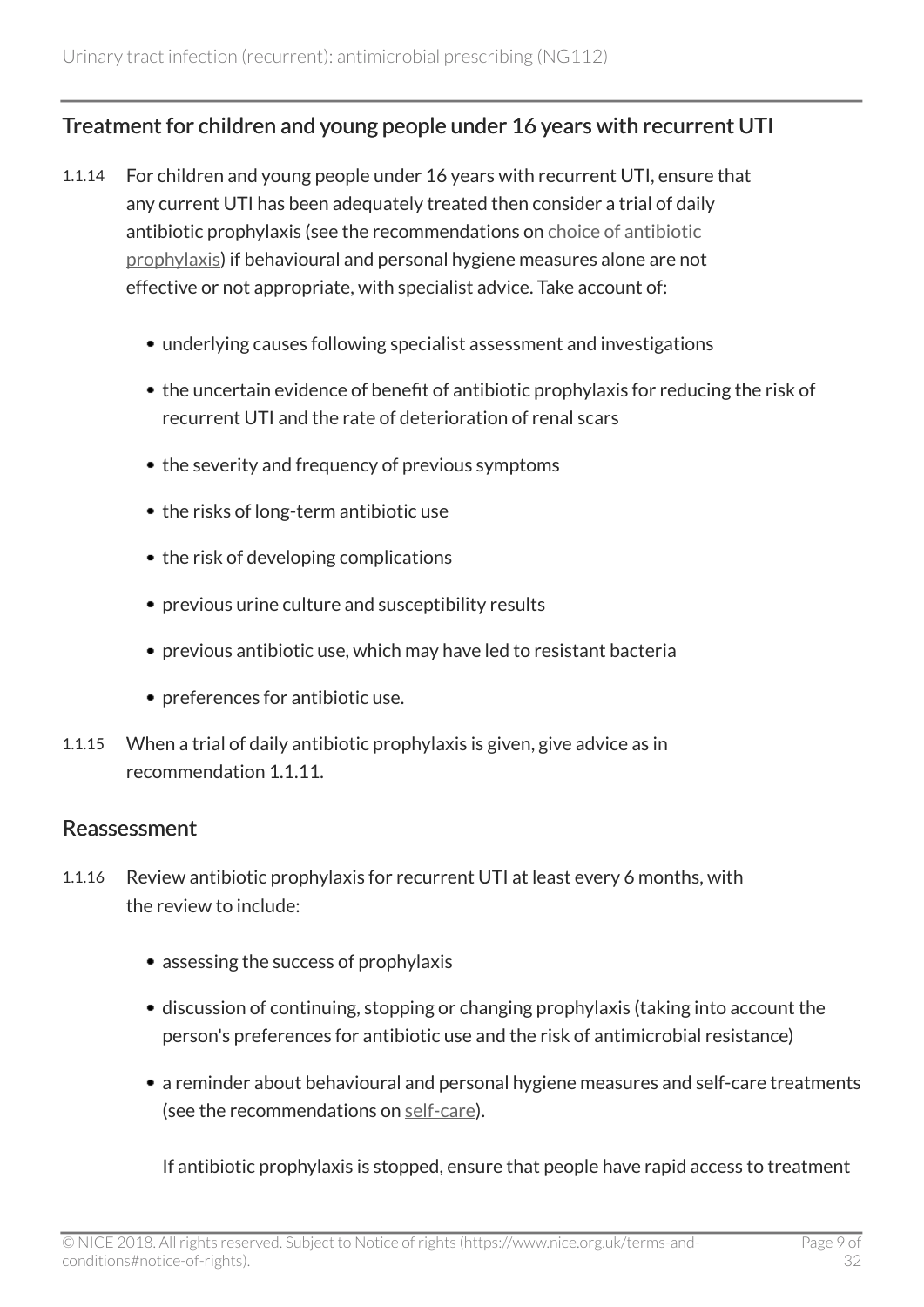• if they have an acute UTI.

### <span id="page-9-0"></span>*1.2 Self-care*

- <span id="page-9-2"></span>1.2.1 Be aware that:
	- some women with recurrent UTI may wish to try D-mannose $^{\lbrack 2]}$  $^{\lbrack 2]}$  $^{\lbrack 2]}$  if they are not pregnant
	- some women with recurrent UTI may wish to try cranberry products if they are not pregnant (evidence of benefit is uncertain and there is no evidence of benefit for older women)
	- some children and young people under 16 years with recurrent UTI may wish to try cranberry products with the advice of a paediatric specialist (evidence of benefit is uncertain).
- 1.2.2 Advise people taking cranberry products or D-mannose about the sugar content of these products, which should be considered as part of the person's daily sugar intake.
- 1.2.3 Be aware that evidence is inconclusive about whether probiotics (lactobacillus) reduce the risk of UTI in people with recurrent UTI.

See the evidence and committee discussion on [self-care.](#page-14-1)

### <span id="page-9-1"></span>*1.3 Choice of antibiotic prophylaxis*

- 1.3.1 When prescribing antibiotic prophylaxis for recurrent UTI, take account of [local](https://fingertips.phe.org.uk/profile/amr-local-indicators) [antimicrobial resistance data](https://fingertips.phe.org.uk/profile/amr-local-indicators) and:
	- follow the recommendations in table 1 for people aged 16 years and over
	- follow the recommendations in table 2 for children and young people under 16 years.

### Table 1 People aged 16 years and over

| $\overline{ }$ Antibiotic prophylaxis <sup>1,2</sup> | Dosage <sup>3</sup> |
|------------------------------------------------------|---------------------|
| First choice                                         |                     |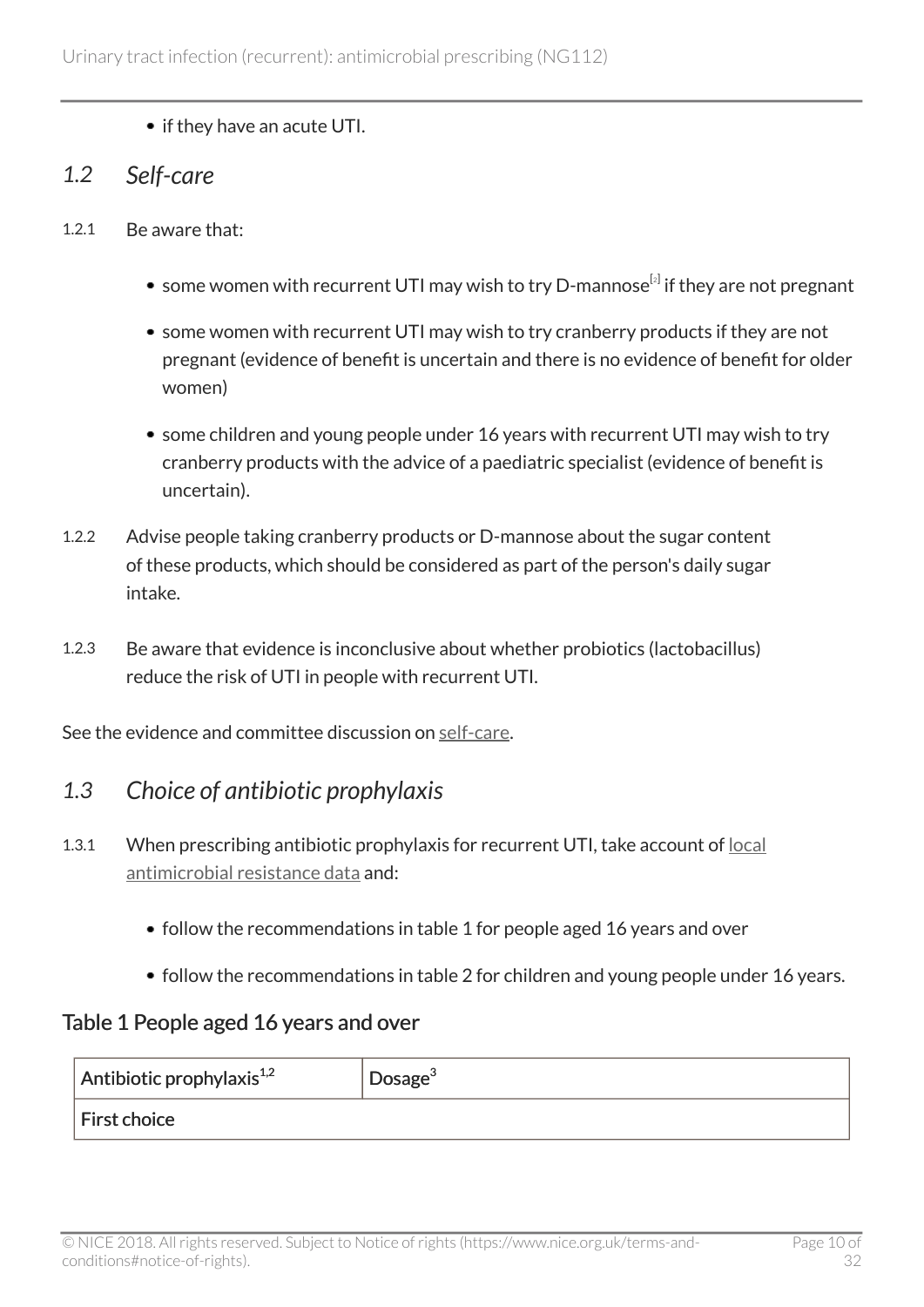| Trimethoprim <sup>4</sup>                                     | 200 mg single dose when exposed to a trigger or 100 mg at<br>night                                                                                                                                             |  |
|---------------------------------------------------------------|----------------------------------------------------------------------------------------------------------------------------------------------------------------------------------------------------------------|--|
| Nitrofurantoin - if eGFR $\geq$ 45 ml/<br>minute <sup>5</sup> | 100 mg single dose when exposed to a trigger or<br>50 to 100 mg at night                                                                                                                                       |  |
| Second choice                                                 |                                                                                                                                                                                                                |  |
| Amoxicillin <sup>6</sup>                                      | 500 mg single dose when exposed to a trigger or 250 mg at<br>night                                                                                                                                             |  |
| Cefalexin                                                     | 500 mg single dose when exposed to a trigger or 125 mg at<br>night                                                                                                                                             |  |
| impairment, renal impairment, pregnancy and breastfeeding.    | $1$ See <u>BNF</u> for appropriate use and dosing in specific populations, for example, hepatic<br>$\frac{2}{3}$ Choose aptibiotics according to recent culture and quecentibility require where peccible with |  |

<sup>2</sup> Choose antibiotics according to recent culture and susceptibility results where possible, with rotational use based on local policies. Select a different antibiotic for prophylaxis if treating an acute UTI.

 $3$  Doses given are by mouth using immediate release medicines, unless otherwise stated.

 $^4$  Teratogenic risk in first trimester of pregnancy (folate antagonist; <u>[BNF, August 2018](https://bnf.nice.org.uk/drug/trimethoprim.html)</u>).

Manufacturers advise contraindicated in pregnancy ([trimethoprim summary of product](https://www.medicines.org.uk/emc/product/5925) [characteristics\)](https://www.medicines.org.uk/emc/product/5925).

 $5$  Avoid at term in pregnancy; may produce neonatal haemolysis [\(BNF, August](https://bnf.nice.org.uk/drug/nitrofurantoin.html) 2018).

 $6$  Amoxicillin is not licensed for preventing UTIs, so use for this indication would be off-label. The prescriber should follow relevant professional guidance, taking full responsibility for the decision. Informed consent should be obtained and documented. See the General Medical Council's [Good practice in prescribing and managing medicines and devices](http://www.gmc-uk.org/guidance/ethical_guidance/14316.asp) for further information.

Abbreviations: BNF, British natural formulary; eGFR, estimated glomerular filtration rate.

### Table 2 Children and young people under 16 years

| Antibiotic prophylaxis $^{1,2}$                          | $D$ osage $3$ |  |  |
|----------------------------------------------------------|---------------|--|--|
| Children under 3 months                                  |               |  |  |
| Refer to paediatric specialist                           |               |  |  |
| Children aged 3 months and over (specialist advice only) |               |  |  |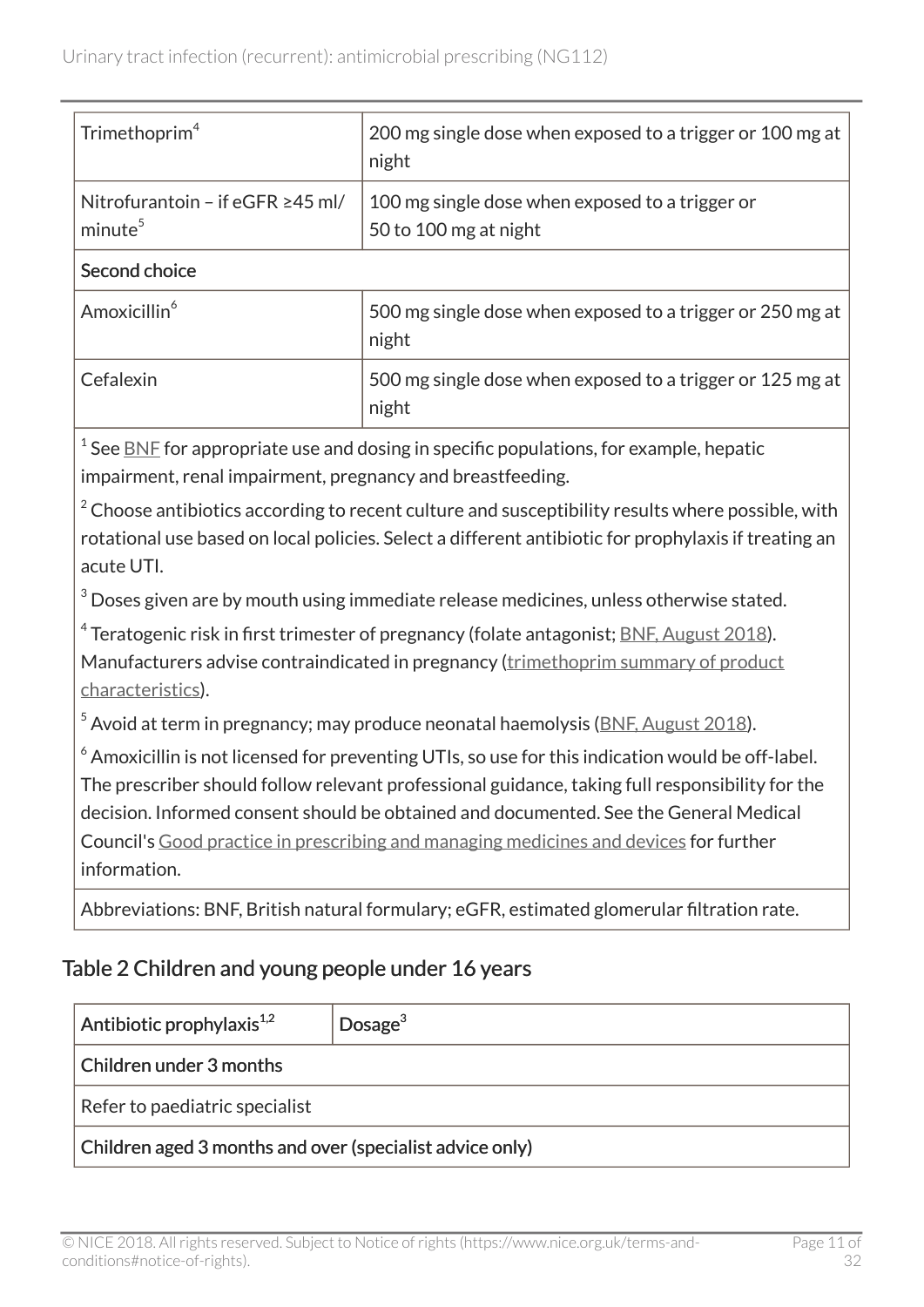| <b>First choice</b>                                          |                                                                                      |  |
|--------------------------------------------------------------|--------------------------------------------------------------------------------------|--|
| Trimethoprim <sup>4</sup>                                    | 3 to 5 months, 2 mg/kg at night (maximum 100 mg per dose) or<br>12.5 mg at night     |  |
|                                                              | 6 months to 5 years, 2 mg/kg at night (maximum 100 mg per<br>dose) or 25 mg at night |  |
|                                                              | 6 to 11 years, 2 mg/kg at night (maximum 100 mg per dose) or<br>50 mg at night       |  |
|                                                              | 12 to 15 years, 100 mg at night                                                      |  |
| Nitrofurantoin - if eGFR<br>$\geq$ 45 ml/minute <sup>5</sup> | 3 months to 11 years, 1 mg/kg at night                                               |  |
|                                                              | 12 to 15 years, 50 to 100 mg at night                                                |  |
| Second choice                                                |                                                                                      |  |
| Cefalexin                                                    | 3 months to 15 years, 12.5 mg/kg at night (maximum 125 mg)<br>per dose)              |  |
| Amoxicillin <sup>6</sup>                                     | 3 to 11 months, 62.5 mg at night                                                     |  |
|                                                              | 1 to 4 years, 125 mg at night                                                        |  |
|                                                              | 5 to 15 years, 250 mg at night                                                       |  |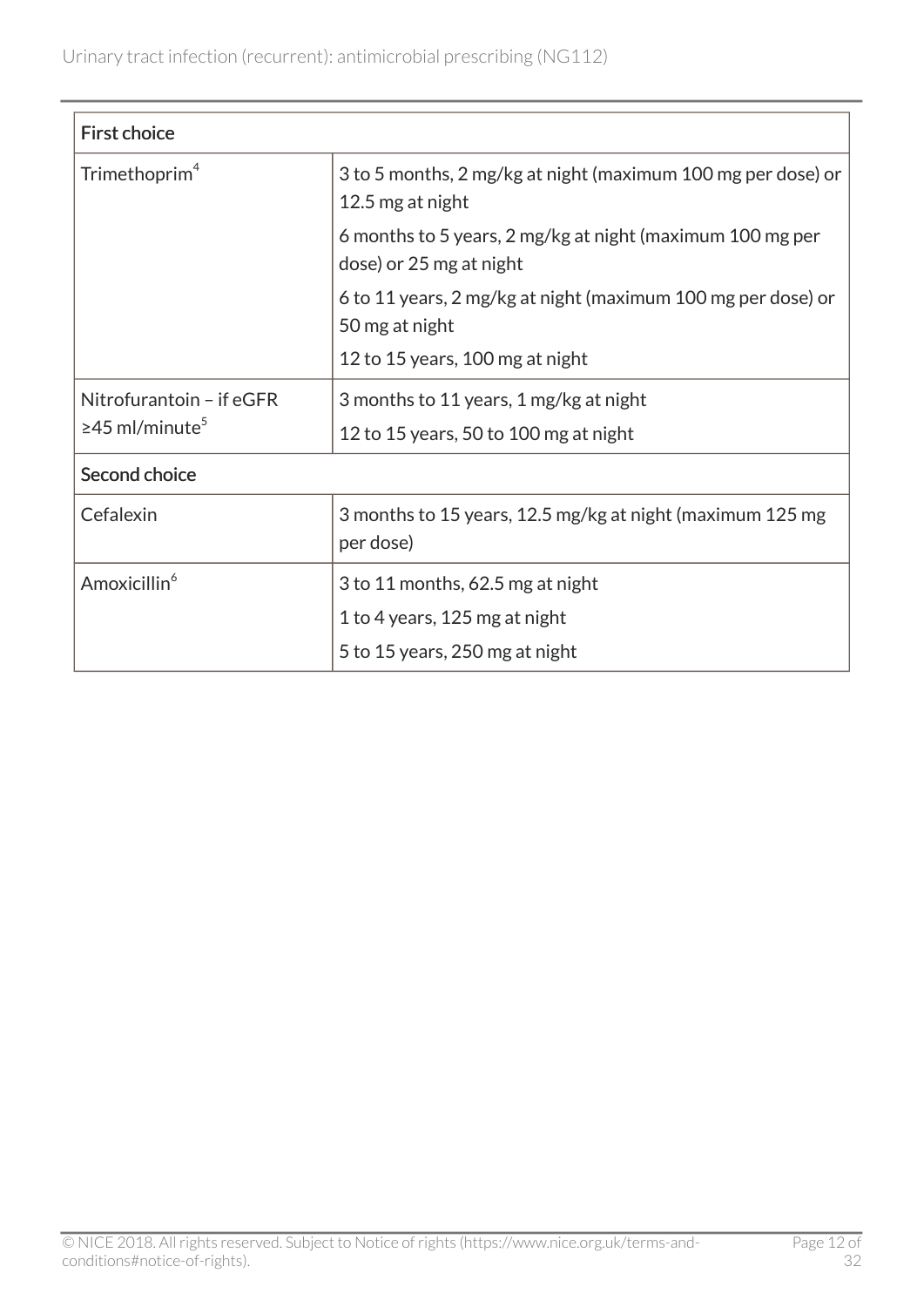$^1$  See  $\underline{\mathsf{BNF}}$  for children (BNFC) for appropriate use and dosing in specific populations, for example, hepatic and renal impairment.

 $2\degree$  Choose antibiotics according to recent culture and susceptibility results where possible, with rotational use based on local policies. Select a different antibiotic for prophylaxis if treating an acute UTI. If 2 or more antibiotics are appropriate, choose the antibiotic with the lowest acquisition cost.

 $^{\rm 3}$  The age bands apply to children of average size and, in practice, the prescriber will use the age bands in conjunction with other factors such as the severity of the condition and the child's size in relation to the average size of children of the same age. Doses given are by mouth using immediate release medicines, unless otherwise stated.

 $^4$  Teratogenic risk in first trimester of pregnancy (folate antagonist; <u>BNFC, August 2018</u>). Manufacturers advise contraindicated in pregnancy ([trimethoprim summary of product](https://www.medicines.org.uk/emc/product/5925) [characteristics\)](https://www.medicines.org.uk/emc/product/5925).

 $^5$  Avoid at term in pregnancy; may produce neonatal haemolysis ( $BNEC$ , August 2018).

 $6$  Amoxicillin is not licensed for preventing UTIs, so use for this indication would be off-label. The prescriber should follow relevant professional guidance, taking full responsibility for the decision. Informed consent should be obtained and documented. See the General Medical Council's [Good practice in prescribing and managing medicines and devices](http://www.gmc-uk.org/guidance/ethical_guidance/14316.asp) for further information.

Abbreviations: BNFC, British natural formulary for children; eGFR, estimated glomerular filtration rate.

See the evidence and committee discussion on [choice of antibiotic prophylaxis](#page-26-0) and [antibiotic](#page-29-0) [dosing and course length](#page-29-0).

<span id="page-12-0"></span><sup>[</sup>[1](#page-5-0)] Vaginal oestrogen products are not licensed for preventing recurrent UTI, so use for this indication would be off-label. The prescriber should follow relevant professional guidance, taking full responsibility for the decision. Informed consent should be obtained and documented. See the General Medical Council's [Good practice in prescribing and managing medicines and devices](http://www.gmc-uk.org/guidance/ethical_guidance/14316.asp) for further information.

<span id="page-12-1"></span> $^{\text{\tiny{[2]}}}$  $^{\text{\tiny{[2]}}}$  $^{\text{\tiny{[2]}}}$ The evidence was based on a study where D-mannose was taken as 200 ml of 1% solution once daily in the evening. D-mannose is a sugar that is available to buy as powder or tablets; it is not a medicine.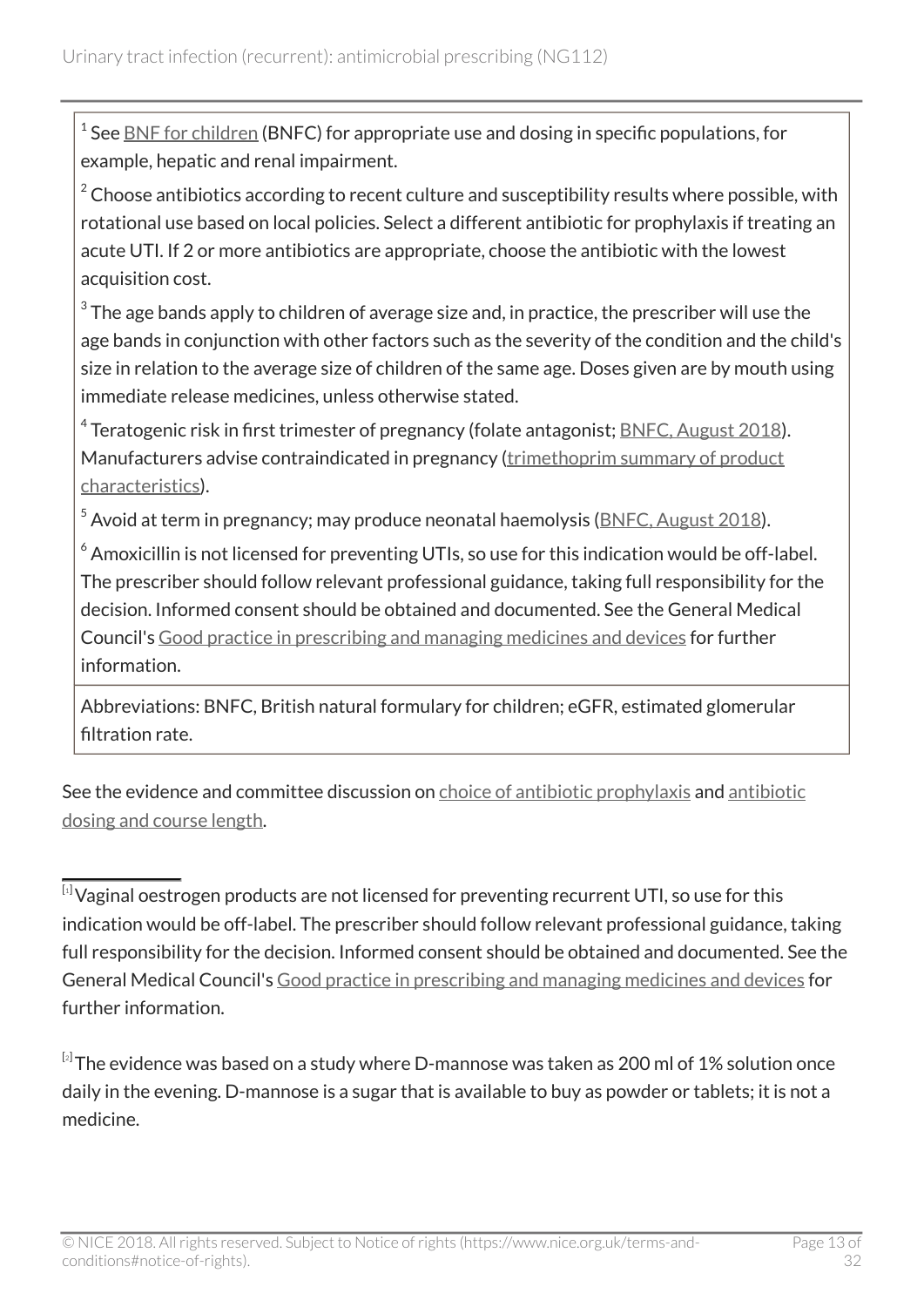# <span id="page-13-0"></span>Terms used in the guideline

### <span id="page-13-1"></span>*Recurrent urinary tract infection*

Recurrent urinary tract infection (UTI) in adults is defined as repeated UTI with a frequency of 2 or more UTIs in the last 6 months or 3 or more UTIs in the last 12 months (European Association of Urology [EAU] guidelines on [urological infections](http://uroweb.org/guideline/urological-infections/) [2017]).

Recurrent UTI is diagnosed in children and young people under 16 years if they have:

- 2 or more episodes of UTI with acute pyelonephritis/upper UTI or
- 1 episode of UTI with acute pyelonephritis plus 1 or more episode of UTI with cystitis/lower UTI or
- 3 or more episodes of UTI with cystitis/lower UTI.

See the NICE guideline on [urinary tract infection in under](http://www.nice.org.uk/guidance/cg54) 16s.

### <span id="page-13-2"></span>*Trigger*

Some people (mainly women) may be able to identify 1 or more triggers (for example, sexual intercourse) that often brings on a UTI. These triggers may vary for different people.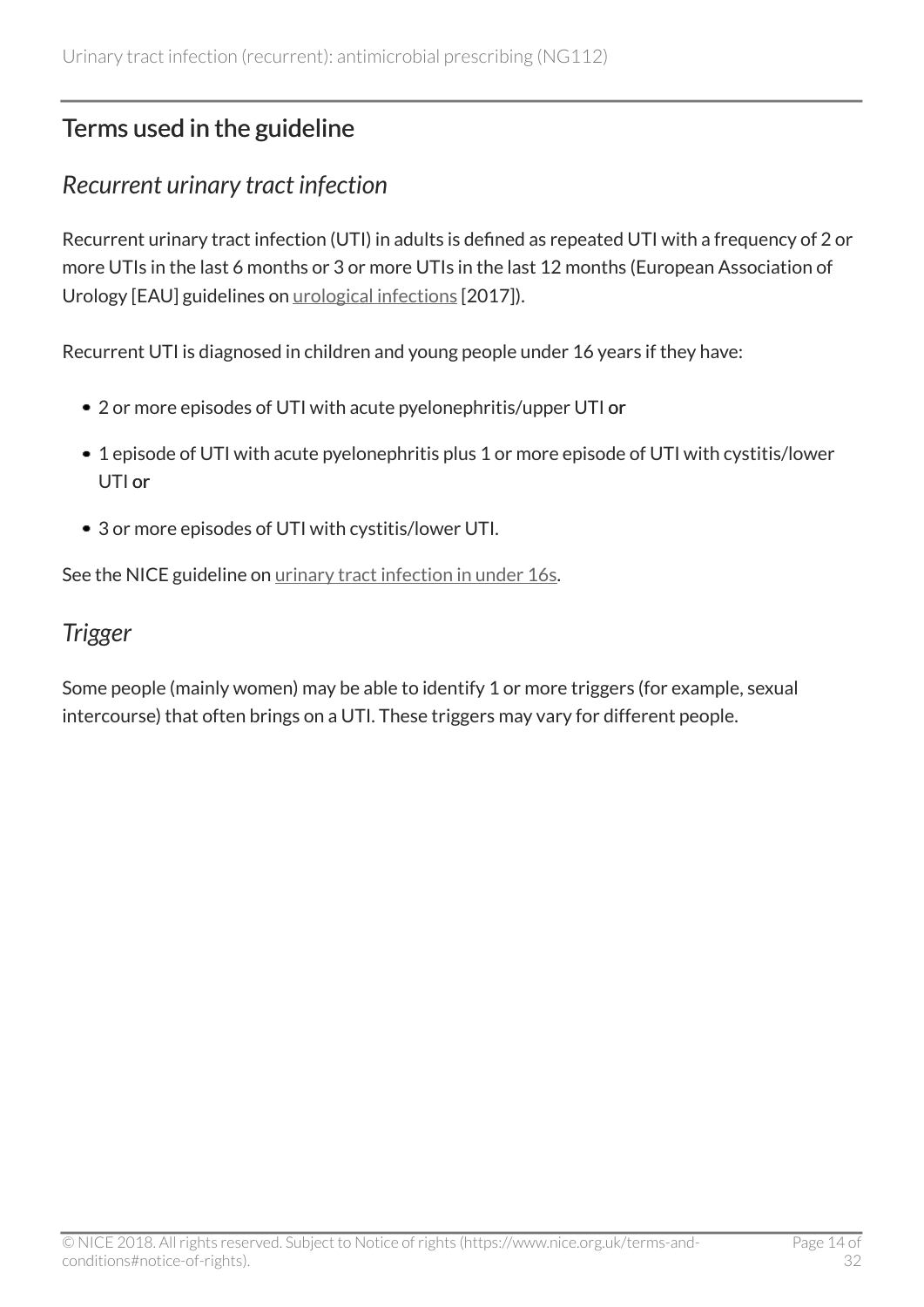# <span id="page-14-0"></span>Summary of the evidence

### <span id="page-14-1"></span>*Self-care*

### Probiotics (lactobacillus)

- Lactobacillus did not significantly reduce the risk of recurrent infection in premenopausal women with a history of previous urinary tract infection (UTI; 1 or more episode in the past 12 months) compared with placebo (low quality evidence). This was based on a systematic review and meta-analysis of randomised controlled trials (RCTs; [Grin et al. 2013](https://www.ncbi.nlm.nih.gov/pubmed/23433130)). When the analysis was restricted to 2 RCTs with 'effective strains' of lactobacillus, there was a statistically significant difference (16.1% versus 32.3%: number needed to treat [NNT] 7 [range 4 to 64]; moderate quality evidence).
- In most studies lactobacillus was used following a UTI treated with antibiotics until the infection resolved. Lactobacillus pessaries were used in 4 RCTs and a drink preparation was used in 1 RCT.
- Evidence for lactobacillus compared with antibiotic prophylaxis (co-trimoxazole) in postmenopausal women with 1 or more previous UTI found, overall, no significant differences between treatment options (low quality evidence). This was based on 1 RCT included in a systematic review ([Schwenger et al.](http://onlinelibrary.wiley.com/doi/10.1002/14651858.CD008772.pub2/full) 2015).
- No safety data were reported for lactobacillus compared with placebo. Data for lactobacillus compared with antibiotic were reported narratively, and the reason for not pooling data was unclear. One systematic review reported no significant difference in the number of people experiencing at least 1 adverse event with lactobacillus compared with antibiotics (Schwenger et al. 2015; low quality evidence).
- No systematic reviews or RCTs were identified that included data on lactobacillus in men or children.

### Cranberry products

- A range of cranberry products are available; a liquid preparation (juice or syrup), tablets or capsules were used in the included studies.
- Evidence for these products was identified in different populations (non-pregnant women, pregnant women, elderly men and women, and children), with some conflicting results.
- In women (unclear whether pregnant women were included) with a previous history of UTI,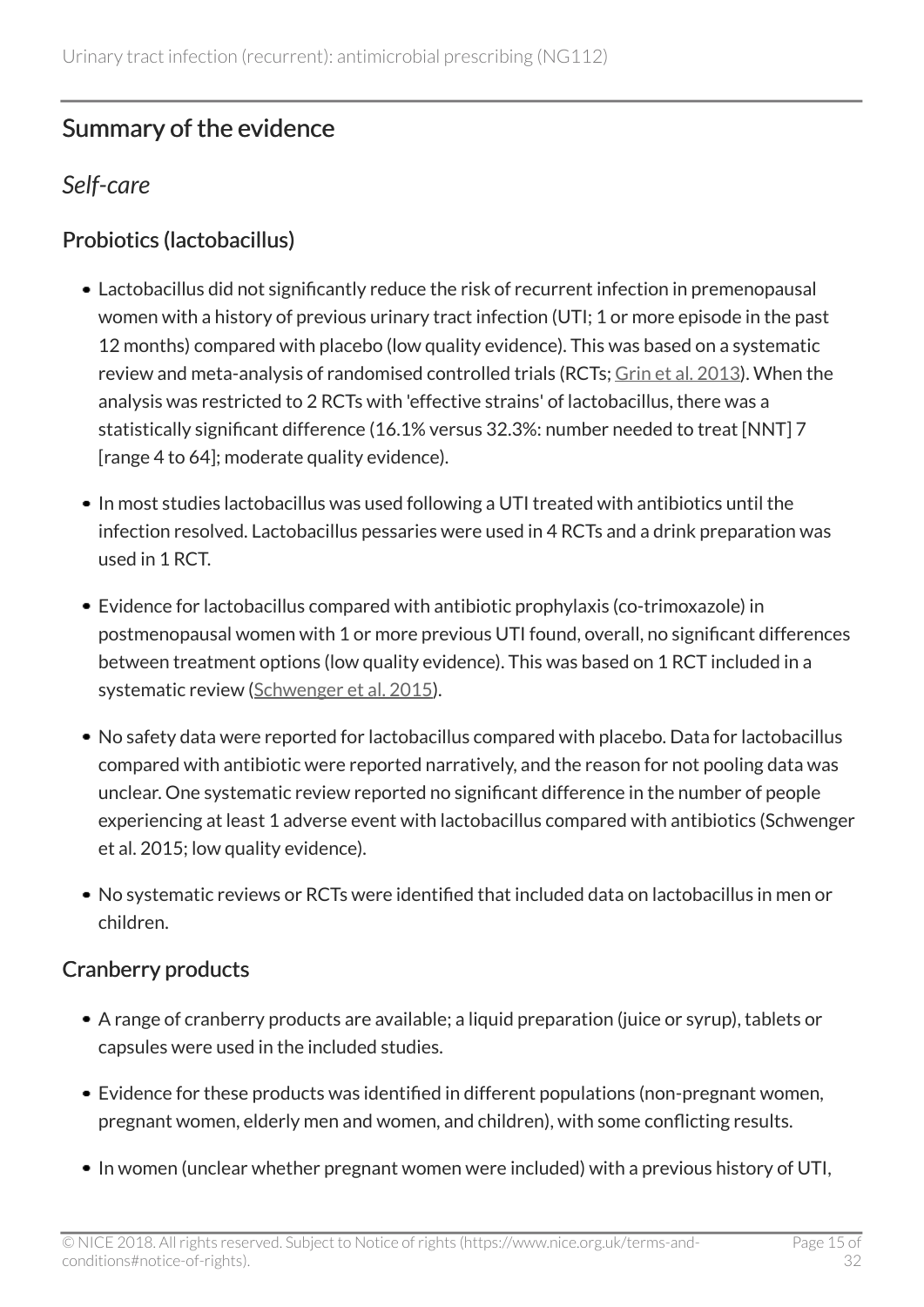- cranberry products used for up to 12 months did not significantly reduce the risk of recurrent infection (19.9% versus 22.8%) compared with placebo or no treatment (very low quality evidence). This was based on a systematic review and meta-analysis of RCTs [\(Jepson et](http://onlinelibrary.wiley.com/doi/10.1002/14651858.CD001321.pub5/abstract) al. [2012](http://onlinelibrary.wiley.com/doi/10.1002/14651858.CD001321.pub5/abstract)).
- However, a more recent systematic review and meta-analysis of RCTs [\(Fu et al. 2017\)](https://www.ncbi.nlm.nih.gov/pubmed/?term=fu+cranberries+uti+2017) was identified following stakeholder consultation, which included additional data to Jepson et al. (2012). Cranberry products used for 6 to 12 months did significantly reduce the incidence of UTI in non-pregnant women with a previous history of UTI compared with placebo or no treatment (20.7% versus 26.5%; NNT 17 [range 9 to 68]; very low quality evidence). This significant reduction was not seen when UTIs were confirmed by urine culture (19.8% versus 24.0%; very low quality evidence).
- Subgroup analysis in Fu et al. (2017) found that cranberry juice used for 6 to 12 months did not reduce the incidence of UTI diagnosed by symptom presence or culture confirmation compared with placebo or no treatment (22.0% versus 26.6%; very low quality evidence); whereas cranberry tablets taken for 6 to 12 months did show a significant reduction in the incidence of UTI (13.5% versus 28.0%; NNT 7 [range 5 to 20]; low quality evidence). However, the analysis for cranberry tablets was based on much smaller numbers of participants.
- In elderly adults (men and women) with a previous history of UTI, cranberry products used for up to 12 months did not significantly reduce the risk of recurrent infection (9.7% versus 12.6%; moderate quality evidence) compared with placebo or no treatment (Jepson et al. 2012).
- In pregnant women with a previous history of UTI, cranberry products did not show a significant benefit in reducing recurrent UTI (56.6% versus 55.6%; moderate quality evidence) when compared with placebo or no treatment (Jepson et al. 2012).
- In children with a previous history of 1 or more UTIs or 'repeated symptomatic UTI', cranberry products used for up to 12 months did not significantly reduce the risk of recurrent infection compared with placebo or no treatment (16.3% versus 29.5%; low quality evidence; Jepson et al. 2012).
- However, a more recent systematic review and meta-analysis of RCTs ([Roshdibonab et al.](http://ijp.mums.ac.ir/article_9531_cc1a1eabaf9e9d5c9382f18717880c59.pdf)  $2017$ ) was identified following stakeholder consultation, which included additional data to Jepson et al. (2012). Cranberry products used for up to 12 months did significantly reduce the incidence of UTI in children with recurrent UTI compared with placebo (odds ratio 0.31, 95% confidence interval 0.21 to 0.46; no absolute figures stated; very low quality evidence).
- When cranberry products were compared with antibiotics (trimethoprim or co-trimoxazole), there was no significant difference between groups in reducing the risk of recurrent infection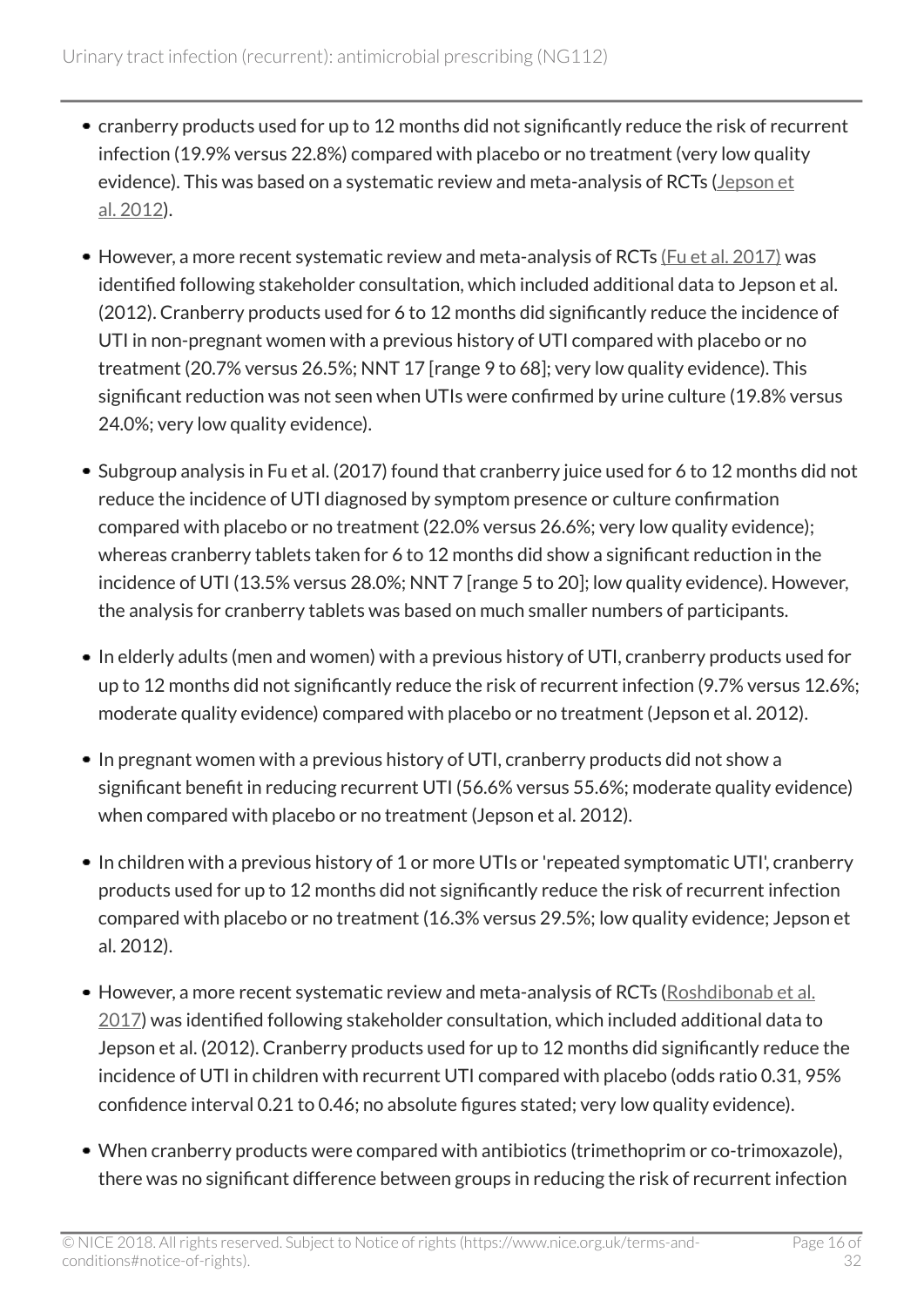- in women (51.1% versus 40.4%; moderate quality evidence; Jepson et al. 2012). There was also no significant difference between cranberry products and antibiotics (trimethoprim) in reducing the risk of recurrent infection in children (10.7% versus 15.4%; low quality evidence; Jepson et al. 2012).
- Evidence for cranberry products reducing the risk of antimicrobial resistance compared with antibiotics was conflicting. Cranberry products reduced the risk in premenopausal women compared with antibiotic prophylaxis (co-trimoxazole) during a 12-month treatment period ([Beerepoot et al. 2011](https://jamanetwork.com/journals/jamainternalmedicine/fullarticle/1105854); moderate quality evidence). However, the risk was not reduced in children during a 12-month treatment period (including children with vesicoureteral reflux [VUR]; [Uberos et al. 2012](https://www.dovepress.com/cranberry-syrup-vs-trimethoprim-in-the-prophylaxis-of-recurrent-urinar-peer-reviewed-article-OAJCT); moderate quality evidence).
- There were no significant differences in gastrointestinal adverse events in adults treated with cranberry products compared with no treatment or antibiotics (Jepson et al. 2012; low quality evidence). Two further studies showed higher numbers of adverse events in adults given placebo compared with cranberry products and 1 further study showed similar numbers of adverse events between groups.
- No data were identified for adverse effects of cranberry products in children.

#### D-mannose

- D-mannose (200 ml of 1% solution once daily in the evening) used for up to 6 months significantly reduced the risk of recurrent infection in non-pregnant women compared with no treatment (14.6% versus 60.8%, NNT 3 [range 2 to 3]; high quality evidence). This was based on 1 RCT in non-pregnant women presenting with a current UTI and a history of recurrent UTI ([Kranjcec et al. 2014](https://link.springer.com/article/10.1007/s00345-013-1091-6)). All women were treated with ciprofloxacin 500 mg twice a day for 7 days for their current infection.
- There was no significant reduction in recurrent infection when D-mannose was compared with antibiotic prophylaxis (nitrofurantoin 50 mg a day) over the 6-month study period (Kranjcec et al. 2014; low quality evidence).
- There were significantly fewer adverse events (such as diarrhoea, nausea and vaginal burning) with D-mannose compared with antibiotics in non-pregnant women (7.8% versus 28.2%, number needed to harm [NNH] 5 [range 4 to 10]; Kranjcec et al. 2014; high quality evidence).
- No systematic reviews or RCTs were identified that included data on D-mannose in pregnant women, men or children.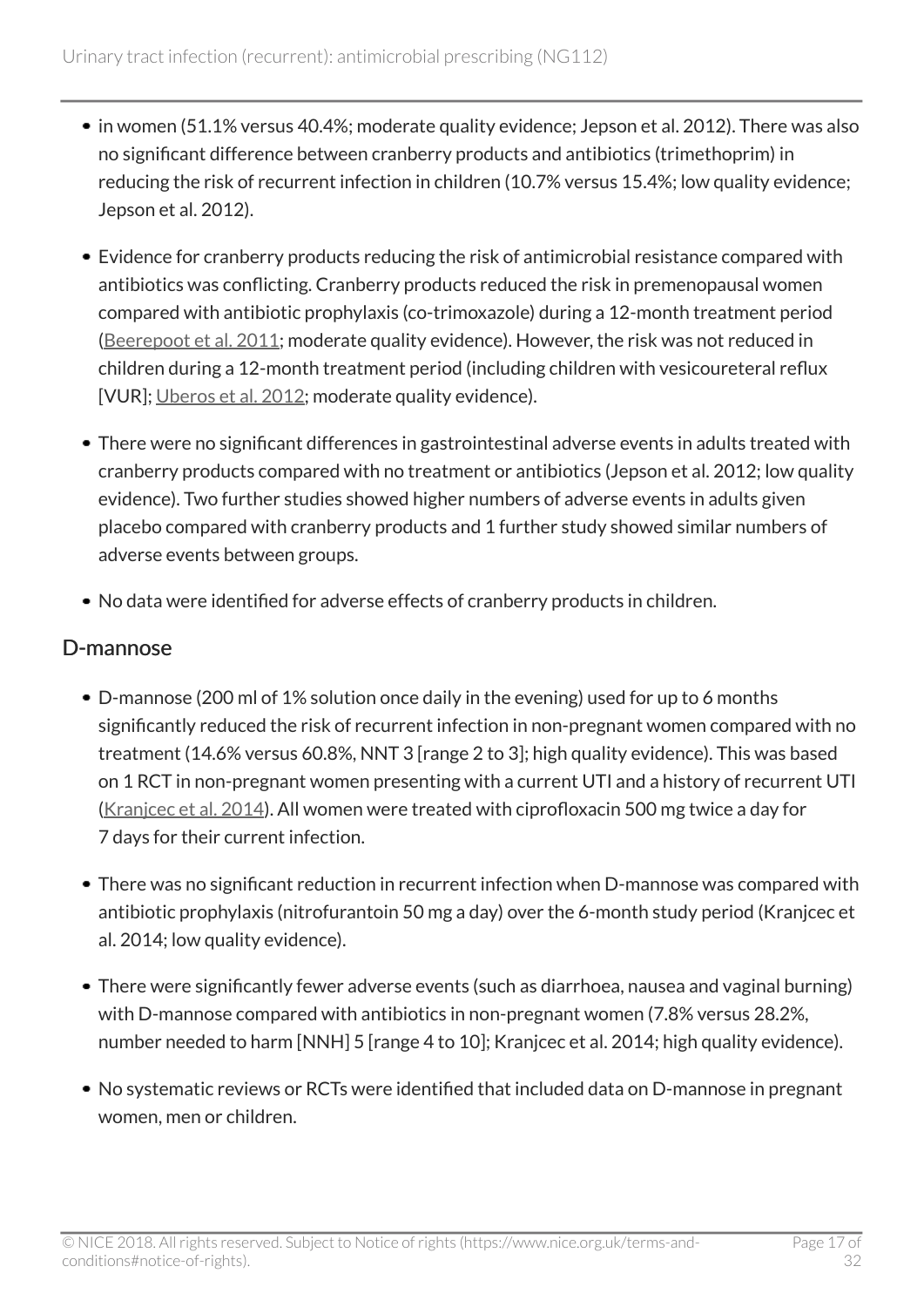#### Committee discussion on self-care

- Based on their experience, and the need to minimise inappropriate use of antibiotics, the committee agreed that people should be given advice about behavioural and personal hygiene measures to reduce the risk of UTI, such as:
	- drinking enough fluids to avoid dehydration
	- not delaying habitual and post-coital urination
	- wiping from front to back after defaecation
	- not douching or wearing occlusive underwear.

#### *Probiotics (lactobacillus)*

- The committee discussed the evidence for the probiotic lactobacillus. While there was some evidence to support the use of 'effective strains', there was no information on which lactobacillus products were included in this analysis. They also noted the high drop-out rate in the study.
- Based on evidence, the committee agreed that people should be told that there is inconclusive evidence to recommend the use of lactobacillus to prevent recurrent UTIs.

#### *Cranberry products*

- The committee recognised that cranberry products are used widely and discussed the very low quality evidence showing some benefit for reducing the risk of UTIs, specifically in nonpregnant women, and children and young people. They were also aware that there was no evidence to suggest benefit in older women. The committee also noted the conflicting evidence for cranberry products in reducing the risk of antimicrobial resistance.
- Taking account of the limitations of the evidence, and the need to minimise antimicrobial resistance, the committee agreed that some women who are not pregnant and some children and young people under 16 may wish to try cranberry products as a self-care treatment. However, due to safety concerns with delayed treatment, particularly in children and young people, the committee agreed that cranberry products should only be considered in this population following advice from a paediatric specialist.
- The committee recognised that there was some evidence to suggest that cranberry juice was not significantly better than placebo in non-pregnant women, while cranberry capsules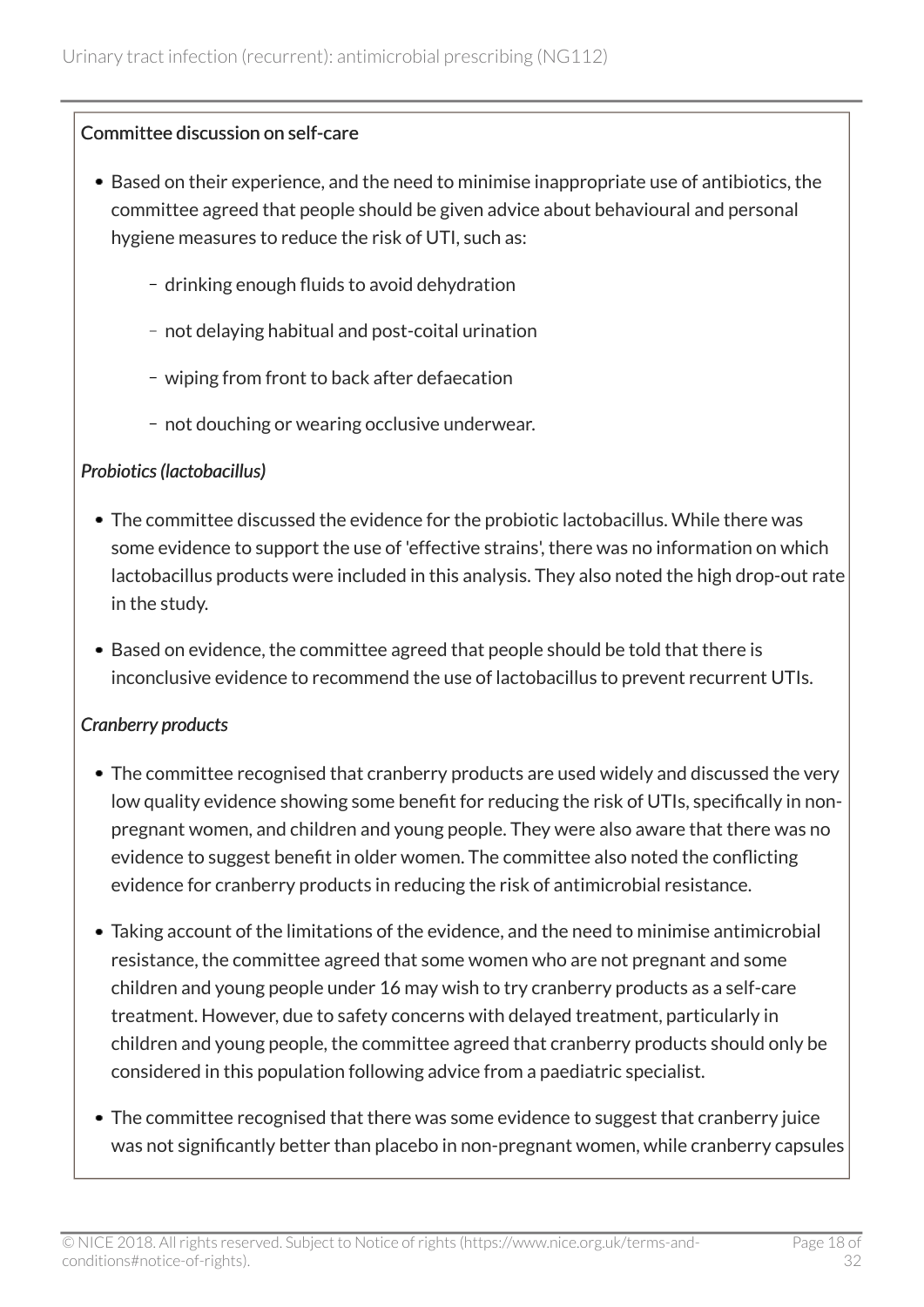- showed a significant benefit. However, due to significant limitations in the evidence the committee was not able to recommend a specific cranberry product.
- The committee discussed the sugar content of cranberry products, and based on their experience, agreed that people should be advised to take account of their daily sugar intake if using cranberry products.

#### *D-mannose*

- The committee was aware of the mechanism of action of D-mannose, which is also in cranberry products.
- The committee noted evidence suggesting that D-mannose was effective in reducing the risk of recurrent UTI in non-pregnant women, and noted the low NNT of 3 (range 2 to 3) over 6 months, compared with no treatment. However, this was based on 1 small RCT. The committee agreed to make a recommendation that some women who are not pregnant may wish to try D-mannose, as a self-care treatment, noting the sugar content of this product which should be considered.

### <span id="page-18-0"></span>*Oestrogens*

- Oral oestrogens (with or without progestogens) taken for up to 4 years did not significantly reduce the risk of recurrent infection in postmenopausal women with recurrent UTI compared with placebo (moderate quality evidence). This was based on a systematic review and meta-analysis of RCTs [\(Perrotta et al. 2008](http://onlinelibrary.wiley.com/doi/10.1002/14651858.CD005131.pub2/full)). Recurrent UTI was defined as 3 or more episodes in the past 12 months or 2 or more episodes in the past 6 months.
- Vaginal oestrogen cream (estriol cream 0.5 mg applied topically at night for 2 weeks then twice weekly) for 8 months significantly reduced the risk of recurrent infection in postmenopausal women compared with placebo (16.0% versus 62.8%, NNT 3 [range 2 to 4]; high quality evidence). This was based on 1 RCT in the Perrotta et al. (2008) systematic review.
- Vaginal oestrogen cream was also significantly more effective than oral antibiotics (ofloxacin 600 mg a day) in reducing the risk of recurrent infection over a 3-month study period (7.4% versus 80.0%, NNT 2 [range 2 to 2]; low quality evidence). However, no difference was seen 2 months after treatment was stopped (very low quality evidence). This was based on 1 RCT included in the Perrotta et al. (2008) systematic review.
- Vaginal oestrogen administered via a vaginal ring in 12-week cycles, for a total of 36 weeks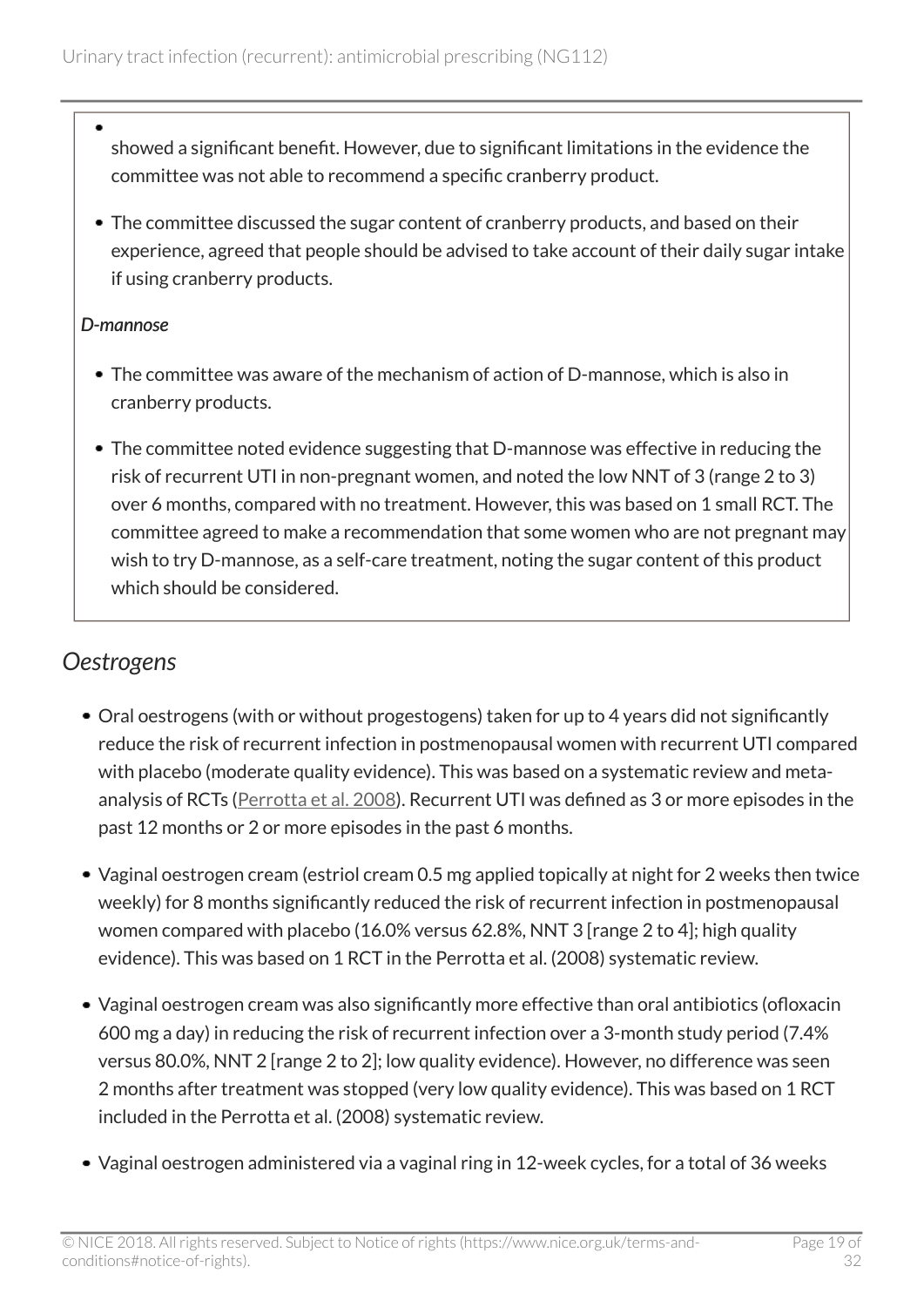- significantly reduced the risk of recurrent infection in postmenopausal women compared with placebo (50.9% versus 80.0%, NNT 4 [range 3 to 9]; Perrotta et al. 2008, moderate quality evidence).
- However, vaginal oestrogen administered via a pessary (used daily for 2 weeks then once every 2 weeks) significantly increased the risk of recurrent infection in postmenopausal women compared with an oral antibiotic (nitrofurantoin 100 mg a day) over a 9-month study period (67.4% versus 51.8%; Perrotta et al. 2008; low quality evidence).
- Oral and vaginal oestrogens increased adverse events (such as breast tenderness and vaginal bleeding) in postmenopausal women compared with placebo, no treatment or oral antibiotics. The NNH was 5 [range 3 to 14] for oral oestrogens (high quality evidence) and 5 [range 3 to 11] for vaginal oestrogens (Perrotta et al. 2008; low to high quality evidence).
- Oestrogens (hormone replacement therapy [HRT]) increase the risk of venous thromboembolism (when taken orally), stroke, endometrial cancer (reduced by a progestogen), breast cancer and ovarian cancer; there is an increased risk of coronary heart disease in women who start combined HRT more than 10 years after menopause (Medicines and Healthcare products Regulatory Agency [MHRA] [Drug Safety Update](https://www.gov.uk/drug-safety-update/hormone-replacement-therapy-updated-advice), September 2007; [British National Formulary \[BNF\],](https://bnf.nice.org.uk/treatment-summary/sex-hormones.html) August 2018). Before prescribing HRT, health professionals should consider carefully the potential benefits and risks for every woman. See the NICE guideline on [menopause](http://www.nice.org.uk/guidance/ng23) for more information on using vaginal oestrogen for urogenital atrophy.
- Vaginal oestrogens should be used in the smallest effective amount, for the shortest duration to minimise systemic effects. The endometrial safety of long-term or repeated use of topical vaginal oestrogens is uncertain; treatment should be reviewed at least annually, with special consideration given to any symptoms of endometrial hyperplasia or carcinoma (MHRA Drug Safety Update, September 2007; BNF, August 2018). The NICE guideline on [menopause](http://www.nice.org.uk/guidance/ng23) recommends that women using vaginal oestrogen should report unscheduled vaginal bleeding to their GP.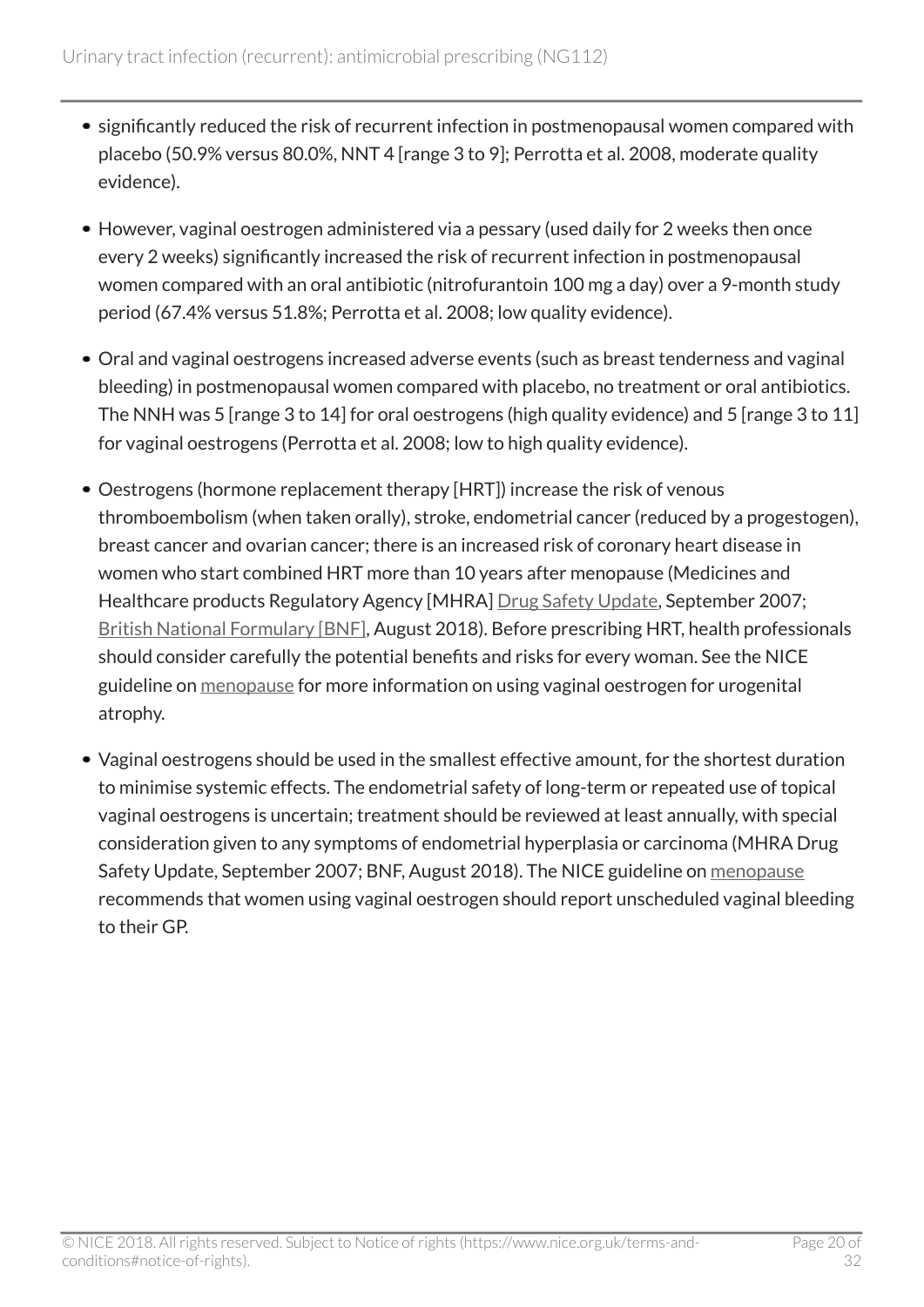#### Committee discussion on oestrogens

- Based on evidence of a lack of effectiveness and taking account of MHRA safety advice, the committee agreed to not recommend oral oestrogens (HRT) specifically to prevent recurrent UTI in postmenopausal women.
- Based on evidence, the committee agreed that vaginal oestrogens were effective in reducing the risk of recurrent UTI in postmenopausal women, although this was based on small numbers of women and appears to diminish when the treatment is stopped. They noted the low NNTs for recurrent infection compared with placebo (NNT 3 [range 2 to 4] for topical cream; NNT 4 [range 3 to 9] for vaginal ring), and also when a topical cream was compared with antibiotics (NNT 2 [range 2 to 2]). However, oestrogen administered via a pessary was less effective than antibiotics.
- Based on evidence and their experience, the committee recognised the adverse effects of vaginal oestrogens (such as breast tenderness and vaginal bleeding), which may require additional investigations. They noted the rate of adverse events appeared high in the studies (NNH 5 [range 3 to 11]) for vaginal oestrogens.
- The committee was aware of MHRA safety advice on the use of HRT; they agreed this was important for women and prescribers to discuss the possible harms of vaginal oestrogens, but that it should not prevent the safe use of an effective treatment for recurrent UTI.
- Vaginal oestrogens are not licensed for preventing recurrent UTI, although oestrogen deficiency is a known risk factor. The committee noted that there do not appear to be any effective, licensed, non-antimicrobial alternatives for preventing recurrent UTI in postmenopausal women.
- Based on evidence, their experience and data on antimicrobial resistance, the committee agreed that vaginal oestrogens could be considered for postmenopausal women with recurrent UTI, with review within 12 months, or earlier if agreed with the woman. The committee recognised that this was a preference-sensitive decision and the benefits and harms of vaginal oestrogens need to be discussed with the woman, taking account of other symptoms the woman may want to address, such as vaginal dryness. The committee agreed that, before vaginal oestrogen is given, women should be asked about their preferences and given advice about the possible risks and benefits, returning for review and reporting unscheduled vaginal bleeding.
- The committee could not make any firm conclusions from the evidence or their experience about different vaginal oestrogen products. They agreed that this will need to be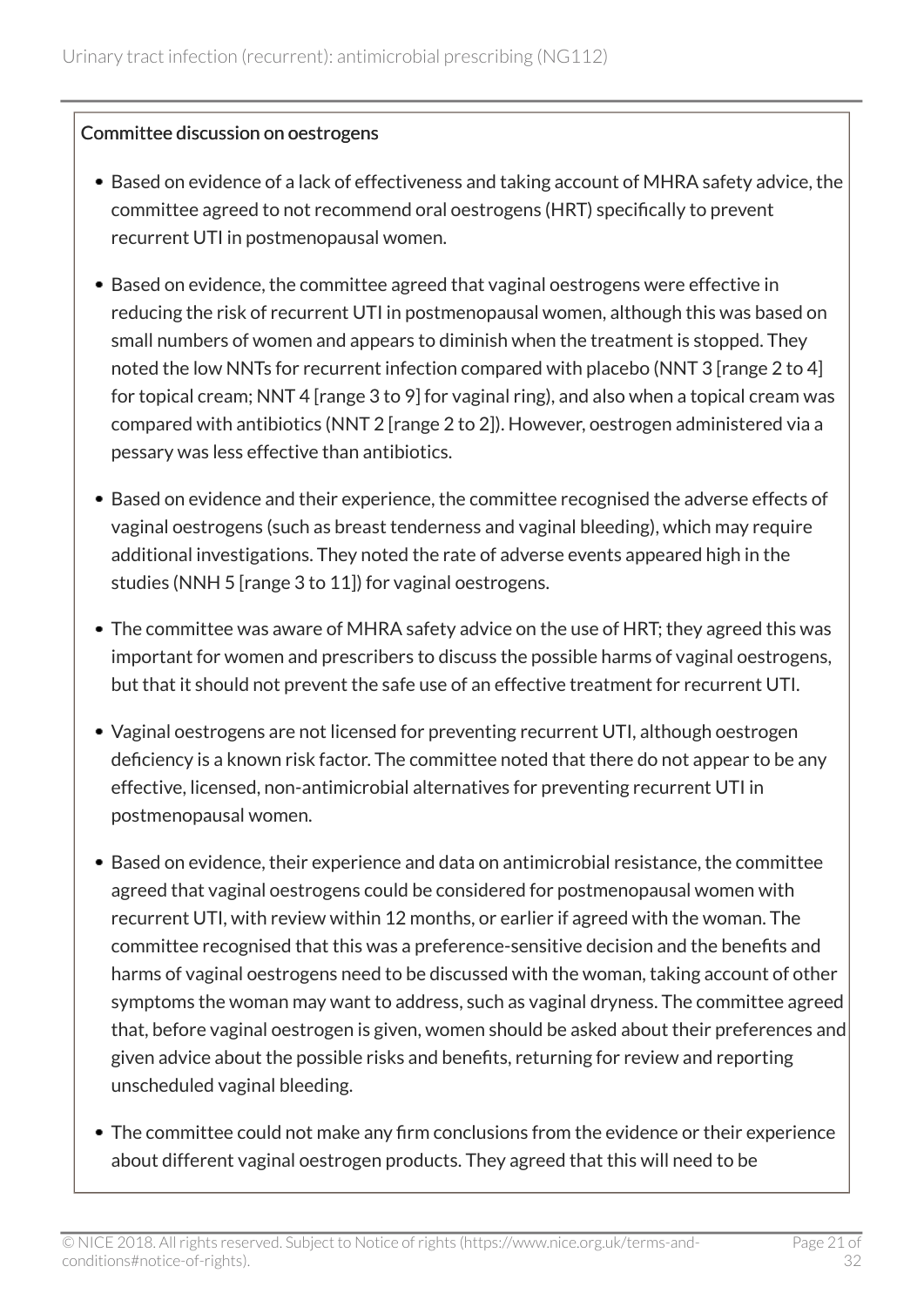considered with the woman on an individual basis.

# <span id="page-21-0"></span>*Antibiotic prophylaxis*

- The main complication of lower UTIs, including recurrent infections, is ascending infection leading to pyelonephritis. Most episodes of pyelonephritis are uncomplicated and result in no residual kidney damage. However, complications can include impaired renal function or renal failure, septicaemia and preterm labour in pregnancy (NICE clinical knowledge summary on [pyelonephritis\)](https://cks.nice.org.uk/pyelonephritis-acute).
- In pregnancy, asymptomatic bacteriuria can lead to pyelonephritis; and symptomatic UTI has been associated with developmental delay or cerebral palsy in the infant, and fetal death (NICE clinical knowledge summary on [UTI \[lower\] – women](https://cks.nice.org.uk/urinary-tract-infection-lower-women)).
- In men with UTIs, prostate involvement is common, which may lead to complications such as prostatic abscess or chronic bacterial prostatitis, and urinary stones are a possibility (NICE clinical knowledge summary on  $UTI$  [lower] – men).
- In children, UTIs can lead to renal scarring, but more often this is preceded by acute pyelonephritis rather than cystitis. Renal scarring is more common in children with vesicoureteral reflux, where recurrent UTIs are more likely (NICE clinical knowledge summary on [UTI – children\)](https://cks.nice.org.uk/urinary-tract-infection-children).

### Efficacy of antibiotic prophylaxis

- Antibiotic prophylaxis for 6 to 12 months significantly reduced the risk of recurrent infection (using microbiological criteria) in non-pregnant women with recurrent UTI (2 or more 'uncomplicated' episodes in the past 12 months) compared with placebo (12.3% versus 65.5%, NNT 2 [range 2 to 3]; high quality evidence). This was based on a systematic review and meta-analysis ([Albert et al. 2004\)](https://www.ncbi.nlm.nih.gov/pubmed/15266443). However, there was no significant difference when recurrent infections were reported after the period of prophylaxis (very low quality evidence).
- Antibiotic prophylaxis with nitrofurantoin for 5 weeks to 24 months significantly reduced the risk of recurrent infection in a mixed population of adults (including non-pregnant women and men) and children (mainly females) with recurrent UTI when compared with placebo or no treatment (22.5% versus 59.0%, NNT 3 [range 3 to 4]; low quality evidence). This was based on a systematic review and meta-analysis of RCTs ([Muller et al.](https://www.ncbi.nlm.nih.gov/m/pubmed/27542332/) 2017).
- Antibiotic prophylaxis with nitrofurantoin 50 mg three times a day for the duration of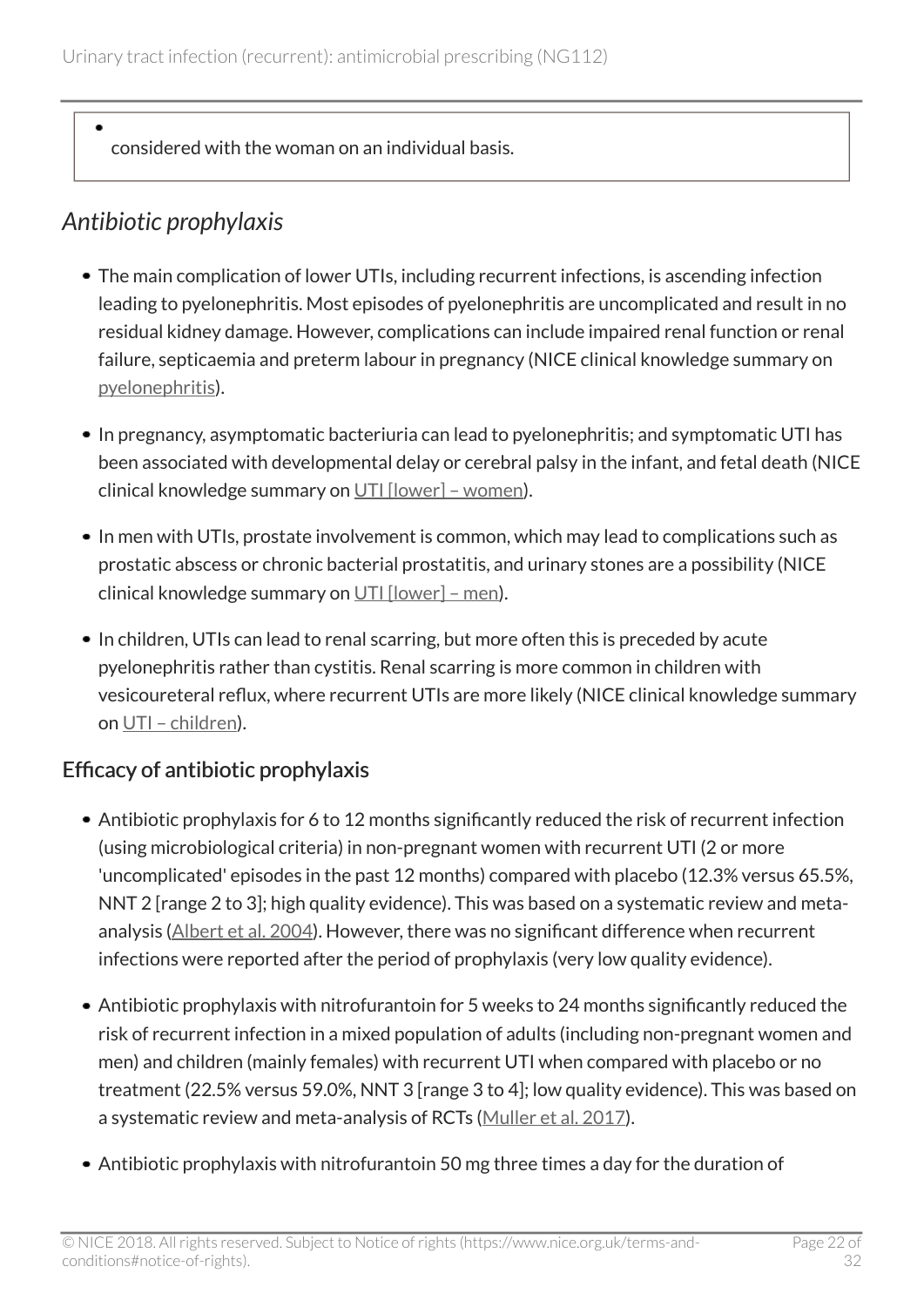- pregnancy significantly reduced the risk of recurrent asymptomatic bacteriuria in pregnant women who were admitted to hospital with acute pyelonephritis (32.6% versus 59.3%, NNT 4 [range 3 to 13]) compared with no treatment (monitoring alone; moderate quality evidence). This was based on 1 RCT (n=102) included in a systematic review ([Schneeberger et al. 2015\)](http://onlinelibrary.wiley.com/wol1/doi/10.1002/14651858.CD009279.pub3/abstract). However, antibiotic prophylaxis did not significantly reduce the risk of recurrent UTI (including pyelonephritis) in pregnant women, or birth outcomes such as pre-term birth, low birthweight and miscarriage (Schneeberger et al. 2015; very low to low quality evidence).
- Antibiotic prophylaxis with nitrofurantoin or co-trimoxazole for at least 6 months (duration not reported in all studies) did not significantly reduce the risk of recurrent infection in children under 18 with recurrent UTI compared with placebo or no treatment (very low quality evidence). This was based on a systematic review and meta-analysis of RCTs [\(Williams and](https://www.ncbi.nlm.nih.gov/pubmed/21412872) [Craig 2011\)](https://www.ncbi.nlm.nih.gov/pubmed/21412872). Not all studies had clearly defined inclusion and exclusion criteria, and some had a small proportion of children with vesicoureteral reflux (VUR). However, the result did not change when the analysis was restricted to studies that included children without VUR (very low quality evidence).
- Antibiotic prophylaxis for at least 2 months (co-trimoxazole in most studies) did not significantly reduce the rate of deteriorated renal scars in children under 18 years (with or without VUR) compared with placebo or no treatment (very low quality evidence). This was based on a systematic review and meta-analysis of RCTs ([Dai et al.](https://www.ncbi.nlm.nih.gov/pubmed/20457696) 2010).
- There was no significant difference in the rate of antimicrobial resistance antibiotic prophylaxis compared with placebo in children under 18 years (Williams and Craig 2011, very low quality evidence).

### Safety of antibiotic prophylaxis

- Antibiotic-associated diarrhoea occurs in 2 to 25% of people taking antibiotics, depending on the antibiotic used (NICE clinical knowledge summary on diarrhoea - antibiotic associated).
- About 10% of the general population claim to have a penicillin allergy; this has often been because of a skin rash that occurred during a course of penicillin in childhood. Fewer than 10% of people who think they are allergic to penicillin are truly allergic. See the NICE guideline on [drug allergy](http://www.nice.org.uk/guidance/cg183) for more information.
- Nitrofurantoin should be used with caution in those with renal impairment [\(MHRA Drug](https://www.gov.uk/drug-safety-update/nitrofurantoin-now-contraindicated-in-most-patients-with-an-estimated-glomerular-filtration-rate-egfr-of-less-than-45-ml-min-1-73m2) [Safety Update, September 2014\)](https://www.gov.uk/drug-safety-update/nitrofurantoin-now-contraindicated-in-most-patients-with-an-estimated-glomerular-filtration-rate-egfr-of-less-than-45-ml-min-1-73m2). It should be avoided at term in pregnancy because it may produce neonatal haemolysis. Adults (especially older adults) and children on long-term therapy should be monitored for liver function and pulmonary symptoms ([BNF, August 2018\)](https://bnf.nice.org.uk/drug/nitrofurantoin.html).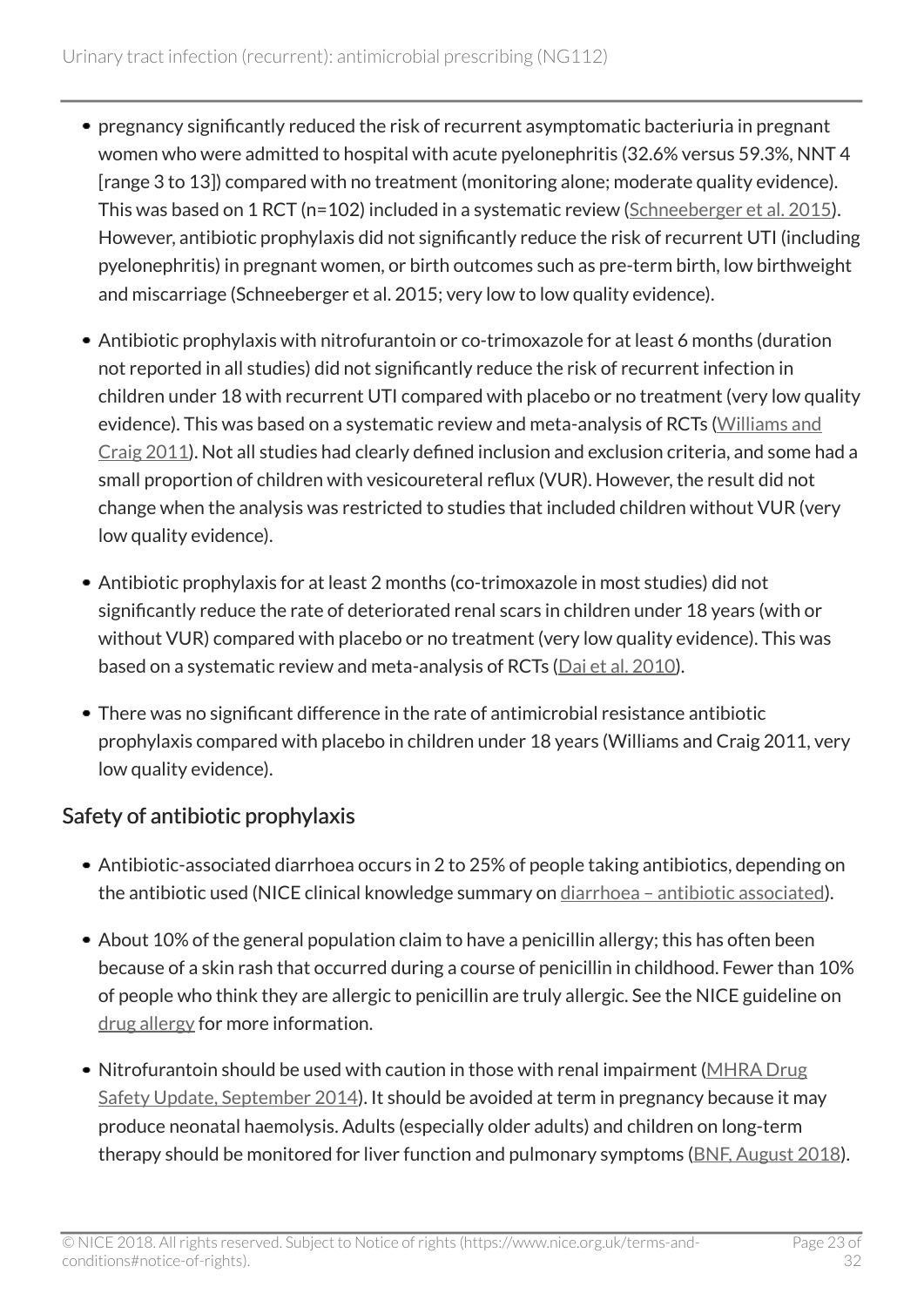- Trimethoprim has a teratogenic risk in the first trimester of pregnancy (folate antagonist; **BNF**, [August 2018\)](https://bnf.nice.org.uk/drug/trimethoprim.html). Manufacturers advise that trimethoprim is contraindicated in pregnancy ([trimethoprim summary of product characteristics\)](https://www.medicines.org.uk/emc/product/5925).
- In non-pregnant women, there was no significant difference in serious adverse effects with antibiotic prophylaxis compared with placebo, but there was a significant increase in the number of 'other adverse effects' (low quality evidence). This was based on a systematic review and meta-analysis of RCTs (NNH 13 [range 7 to 70]; Albert et al. 2004).
- In children, there was no significant difference in the incidence of adverse effects reported or the number of withdrawals due to adverse events with antibiotic prophylaxis compared with placebo or no treatment (Williams and Craig 2011; very low quality evidence).
- No systematic reviews or RCTs were identified that assessed the adverse effects of antibiotic prophylaxis in pregnant women.
- See the [summaries of product characteristics](https://www.medicines.org.uk/emc/) for information on contraindications, cautions and adverse effects of individual medicines.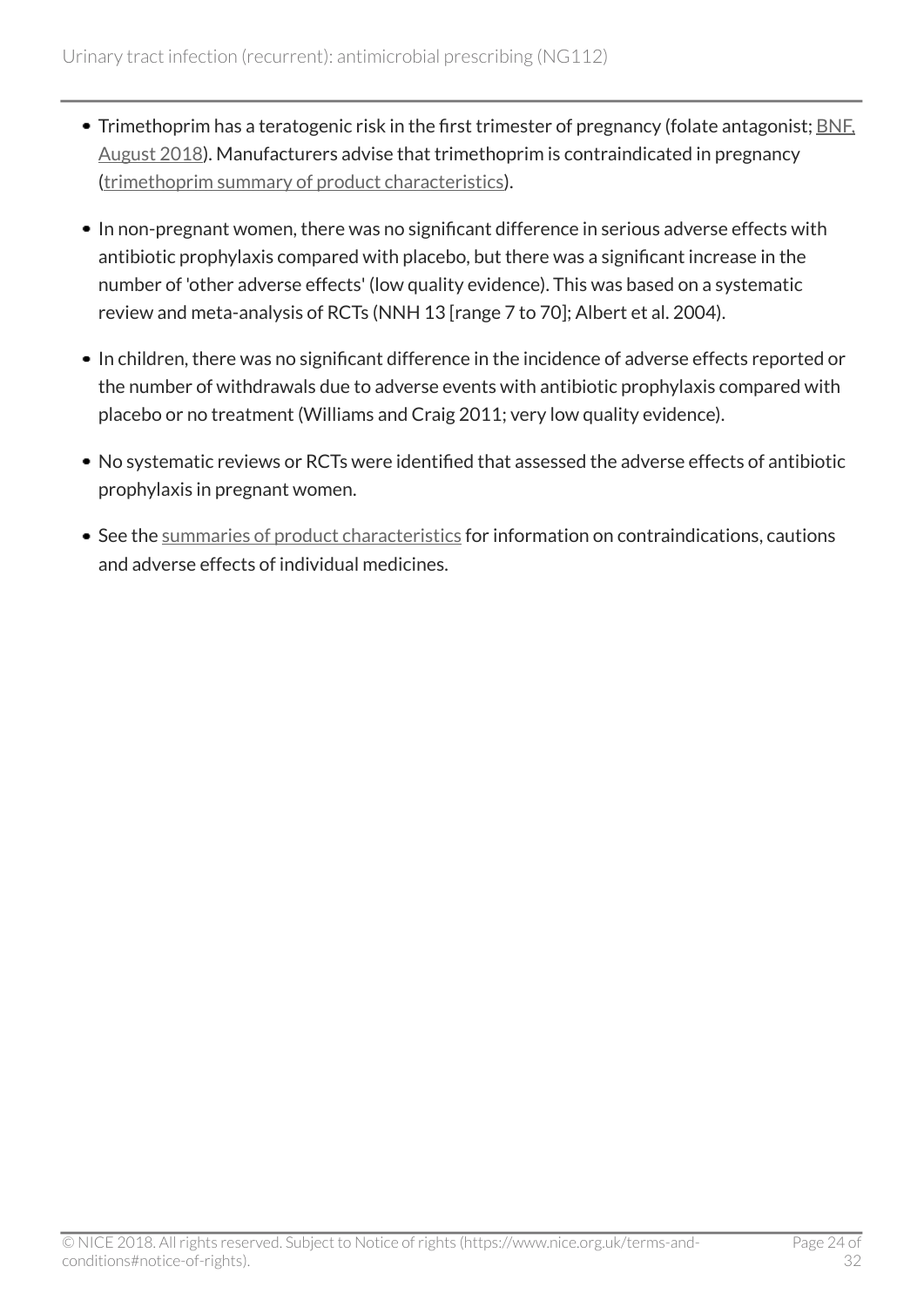### Committee discussion on antibiotic prophylaxis *People aged 16 years and over with recurrent UTI*

- Based on evidence and their experience, the committee agreed that antibiotic prophylaxis was effective in reducing the risk of recurrent UTI in non-pregnant women, although this benefit was not seen after the treatment is stopped. They noted the low NNTs for recurrent infection compared with placebo (NNT 2 [range 2 to 3]). However, they also recognised the increased risk of harms with antibiotic prophylaxis compared with placebo.
- Based on evidence, the committee agreed that antibiotic prophylaxis was also effective in a mixed population of people with recurrent UTI, including pre- and postmenopausal women, men and children (NNT 3 [3 to 4]). However, interpretation of the evidence was more difficult due to variations in the populations studied and antibiotic choice, dosage and duration.
- The committee discussed the evidence specifically in pregnant women, which found that antibiotic prophylaxis was effective in reducing the risk of recurrent asymptomatic bacteriuria in pregnant women (NNT 4 [range 3 to 13]). However, they recognised that the study had a number of limitations. The study was small and not powered to show any benefit in preterm births. The population was pregnant women who were admitted to hospital with acute pyelonephritis. The committee noted that nitrofurantoin is not an appropriate choice of antibiotic to show benefit in this population. They were also aware that UTI has been associated with developmental delay or cerebral palsy in the infant, and fetal death.
- Taking account of the benefits and harms of antibiotic prophylaxis and the need to minimise antimicrobial resistance, the committee agreed that antibiotic prophylaxis could be considered in people aged 16 years and over with recurrent UTI, but only after other management options had been unsuccessful (behavioural and personal hygiene measures, managing any triggers and using non-antimicrobial treatments), if appropriate.
- The committee recognised the importance of reviewing antibiotic prophylaxis, and considered that up to every 6 months was reasonable based on possible adverse effects of antibiotics, the risk of resistance with long-term antibiotics, the possible need for any further investigations if recurrence of UTIs continues, and to allow time to assess treatment success. People should also know to seek medical help if they experience symptoms of an acute infection despite taking prophylaxis.
- The committee discussed the importance of the review and were aware of other conditions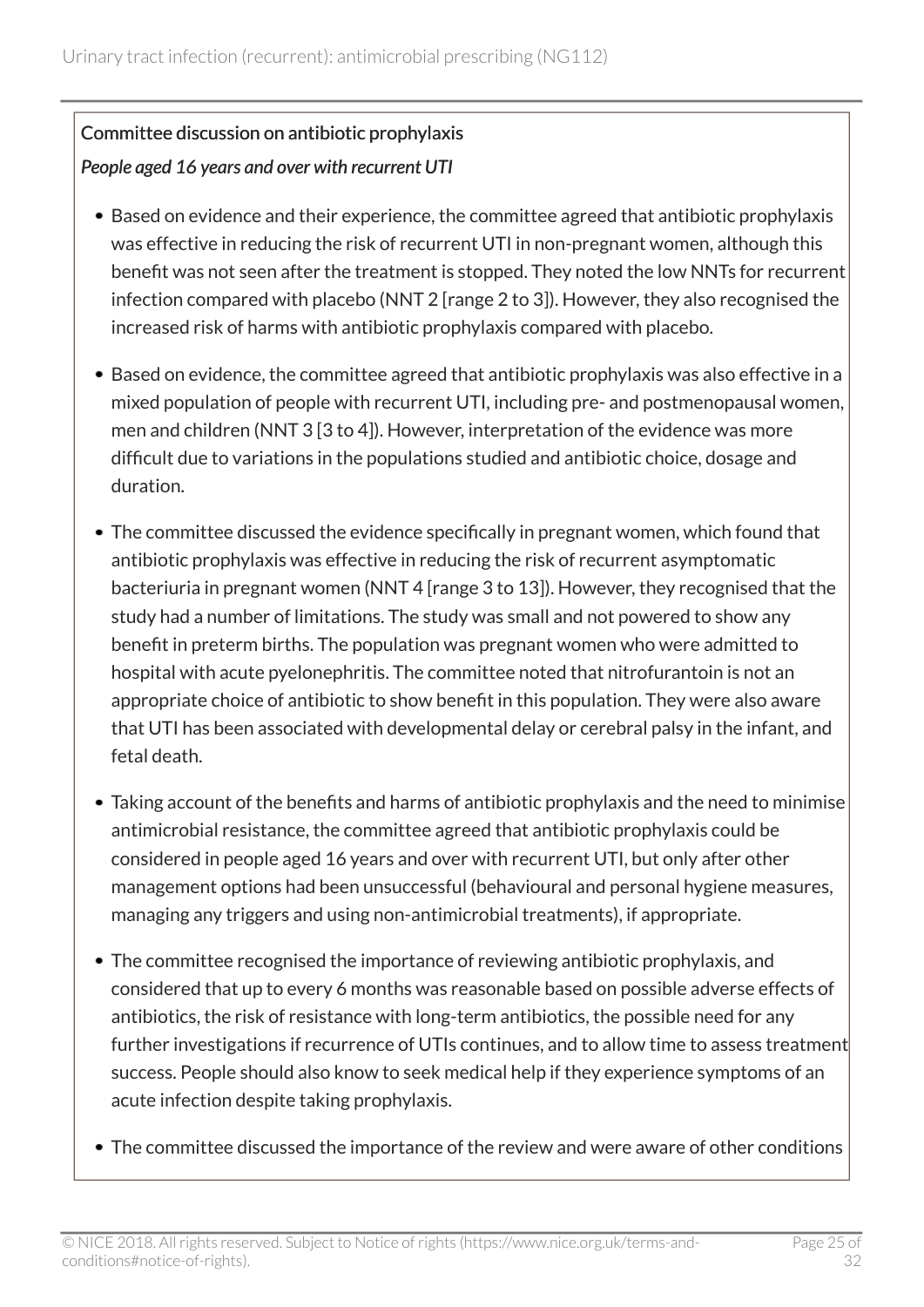- where a specific date is included on the prescription to prompt review within 6 months.
- To reduce the risk of antimicrobial resistance, the committee agreed that at each review women should be reminded about self-care, and consideration should be given to either stopping, continuing or changing antibiotic prophylaxis (for example, from single-dose to daily prophylaxis). However the committee was not able to make specific recommendations about when to stop, continue or change antibiotic prophylaxis as it will depend on the circumstances of an individual person.
- Based on evidence that suggests antibiotic prophylaxis does not continue to be effective after stopping treatment, the committee agreed that if antibiotic prophylaxis was stopped, women should be able to access treatment rapidly if they have symptoms of an acute UTI.
- The committee recognised the limitations of the evidence on antibiotic prophylaxis in pregnant women and men, and the lack of evidence to support the use of non-antimicrobial treatments. Therefore, the committee agreed that it was appropriate to refer all pregnant women to an obstetrician if recurrent UTI is diagnosed during pregnancy. They also agreed that most men with recurrent UTI should be referred for further specialist urology investigation and management, taking an individualised approach that takes account of multimorbidity. The committee agreed that any decision to prescribe antibiotic prophylaxis in pregnant women or men should be under specialist advice.
- The committee also recognised the higher risks associated with recurrent upper UTIs (pyelonephritis), and agreed that it was appropriate to refer these people for further specialist investigation and management.
- The committee agreed that further consideration should be made for women with recurrent lower UTI if the underlying cause of recurrence was unknown or required further investigation. However, due to resource implications and the lower risk of complications for this population, the committee agreed that specialist advice should be sought, rather than specialist referral.
- The committee was aware of the recommendation in the NICE guideline on [suspected](http://www.nice.org.uk/guidance/ng12) [cancer: recognition and referral](http://www.nice.org.uk/guidance/ng12), which states that a non-urgent referral for bladder cancer should be considered for people over 60 with recurrent unexplained UTI.
- The committee also recognised the equality considerations for managing recurrent UTI in transgender people, due to anatomical differences between women and men.

*Children and young people under 16 years with recurrent UTI*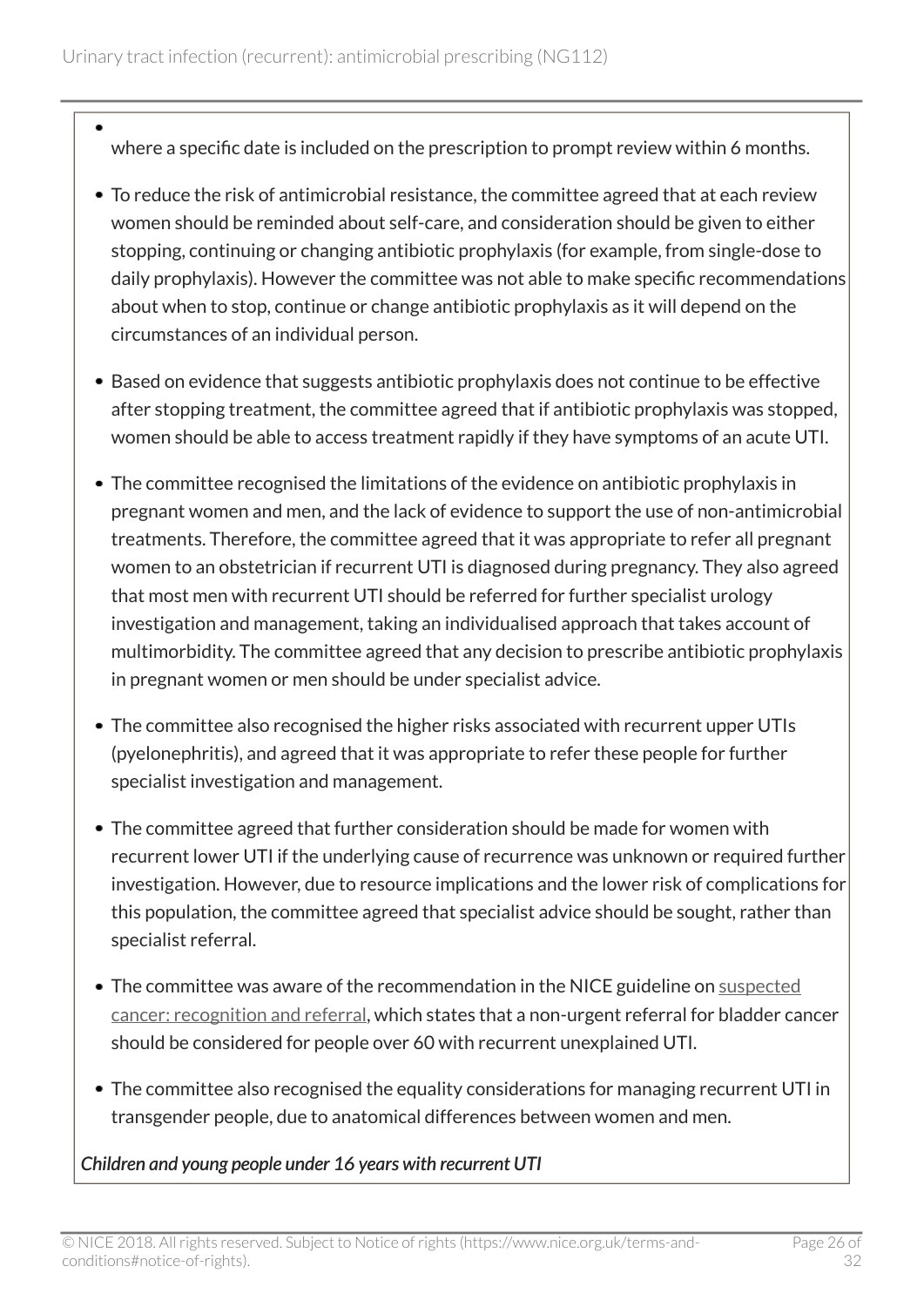- The committee was aware that the NICE guideline on [urinary tract infection in under](http://www.nice.org.uk/guidance/cg54) 16s makes recommendations on referring children and young people with recurrent UTI to a paediatric specialist for assessment and investigations.
- Based on evidence, the committee noted that antibiotic prophylaxis does not appear to be effective in reducing the risk of recurrent UTI in children. However, there was considerable uncertainty in the evidence (all very low quality).
- Based on their experience, the committee agreed that most cases of recurrent UTI in children and young people are due to a functional or structural abnormality of the urinary tract.
- Taking account of the uncertainty in the evidence and the need to minimise antimicrobial resistance from long-term antibiotic use, the committee agreed that antibiotic prophylaxis could be considered in children and young people under 16 years, but only under specialist advice when other management options have been unsuccessful. This would be an individualised decision following an assessment of underlying causes, taking into account the severity and frequency of previous symptoms and the risk of developing complications.
- The committee recognised the importance of reviewing antibiotic prophylaxis, and considered that every 6 months was reasonable. They agreed that the same principles for the review in adults apply to children and young people.

# <span id="page-26-0"></span>*Choice of antibiotic prophylaxis*

- Antibiotic prophylaxis with nitrofurantoin (various doses: 100 mg a day, 75 mg a day, 50 mg a day or 50 mg twice a day) for at least 3 months significantly reduced the risk of recurrent infection in a mixed population of adults (including non-pregnant women and men) and children (mainly females) compared with methenamine hippurate (NNT 7 [range 4 to 102]; low quality evidence). However, there was no significant difference between nitrofurantoin and either trimethoprim, beta-lactams or quinolones (very low to low quality evidence). This was based on a systematic review and meta-analyses of RCTs [\(Muller et al.](https://www.ncbi.nlm.nih.gov/m/pubmed/27542332/) 2017).
- Antibiotic prophylaxis with nitrofurantoin (1-1.5 mg/kg daily) for 6 months significantly reduced the risk of having a positive urine culture at the end of the study period in children with recurrent UTI compared with trimethoprim (2-3 mg/kg daily; NNT 3 [range 2 to 8]) and reduced the risk of having a recurrent symptomatic UTI compared with co-trimoxazole (2 mg/ kg daily; NNT 6 [range 3 to 27]; very low to moderate quality evidence). However, there was no difference with nitrofurantoin compared with cefixime (2 mg/kg daily; 6 to 12 months;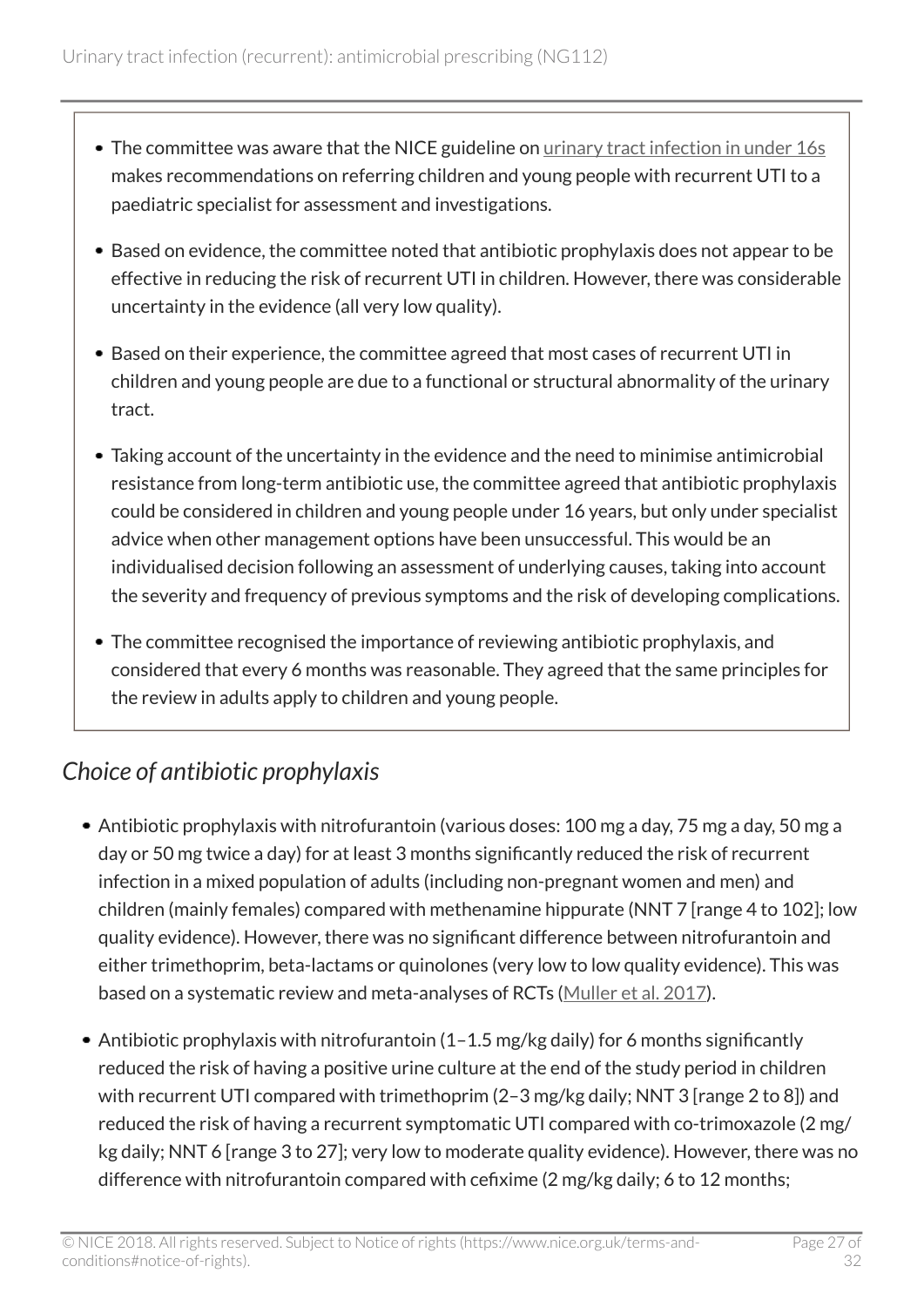- moderate quality evidence). This was based on a systematic review of single RCTs [\(Williams](https://www.ncbi.nlm.nih.gov/pubmed/21412872) [and Craig](https://www.ncbi.nlm.nih.gov/pubmed/21412872) 2011).
- Overall, antibiotic prophylaxis with nitrofurantoin (for at least 3 months) increased the risk of mild (not defined) adverse effects compared with other antibiotics in a mixed population of adults and children (30.6% versus 11.7%; NNH 5 [range 4 to 6]; Muller et al. 2017; low quality evidence). When specific antibiotics were compared, there were significantly more mild adverse effects with nitrofurantoin compared with beta-lactams (NNH 7 [range 4 to 28]), trimethoprim (NNH 3 [range 2 to 4]) and methenamine (NNH 3 [range 2 to 6]), but no difference between nitrofurantoin and quinolones or co-trimoxazole (Muller et al. 2017; very low to moderate quality evidence).
- In children, there were significantly fewer adverse events with nitrofurantoin compared with trimethoprim (NNH 2 [range 1 to 8]), but significantly more adverse events with nitrofurantoin compared with cefixime (NNH 3 [range 2 to 6]; moderate quality evidence). This was based on a systematic review of single RCTs (Williams and Craig 2011).
- No systematic reviews or RCTs were identified that included data on the choice of antibiotic in pregnant women.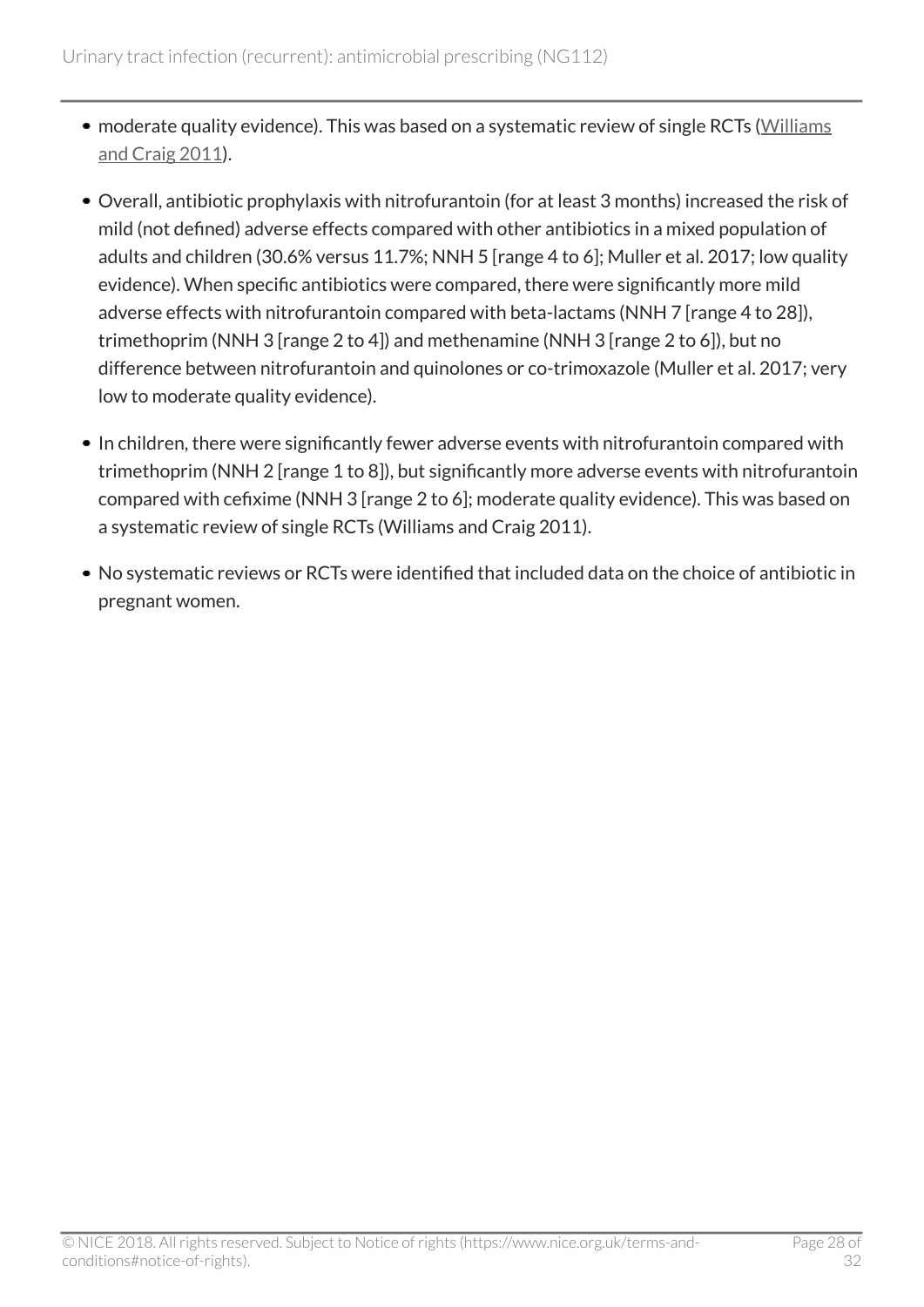#### Committee discussion on choice of antibiotic prophylaxis

- Based on evidence of no major differences in clinical effectiveness between classes of antibiotics, the committee agreed that the choice of antibiotic prophylaxis should largely be driven by minimising the risk of resistance. Resistant bacteria are a particular concern in UTIs and, where possible, any previous urine culture and susceptibility results, and antibiotic prescribing for UTI, should be checked and antibiotics chosen accordingly.
- Based on their experience and resistance data, the committee agreed that a different antibiotic should be selected for antibiotic prophylaxis if an acute UTI is being treated. They also recognised that rotational use of antibiotics may be needed, based on local policies.
- The committee discussed that, if antibiotic prophylaxis is needed to prevent an infection that is not life threatening, a narrow-spectrum antibiotic should generally be first choice. Indiscriminate use of broad-spectrum antibiotics creates a selective advantage for bacteria resistant even to these 'last-line' broad-spectrum agents, and also kills normal commensal flora leaving people susceptible to antibiotic-resistant harmful bacteria such as *Clostridium difficile*. Broad-spectrum antibiotics need to be reserved for second-choice treatment of non-life-threatening infections when narrow-spectrum antibiotics are ineffective.
- Based on evidence, their experience and resistance data, the committee agreed to recommend trimethoprim or nitrofurantoin (based on culture and susceptibility results) as first choice antibiotics for prophylaxis. These antibiotics have less effect on the normal intestinal microflora in gastrointestinal tract, which is particularly important when continuous antibiotic prophylaxis is used.
	- Trimethoprim should only be prescribed if a lower risk of resistance is likely, for example, if trimethoprim has not been used in the past 3 months, if previous urine culture results suggest trimethoprim susceptibility (but this was not used as treatment) and in younger women in areas where local epidemiology data suggest resistance is low. There is a higher risk of trimethoprim resistance with recent use and in older people in residential facilities. Trimethoprim is contraindicated in pregnant women.
	- Nitrofurantoin is not recommended for people with an estimated glomerular filtration rate (eGFR) <45 ml/minute. With long-term use, there is a lower risk of resistance of nitrofurantoin compared with trimethoprim, but this needs to be balanced against the increased harms, such as pulmonary fibrosis.
	- The committee was aware that nitrofurantoin suspension is currently substantially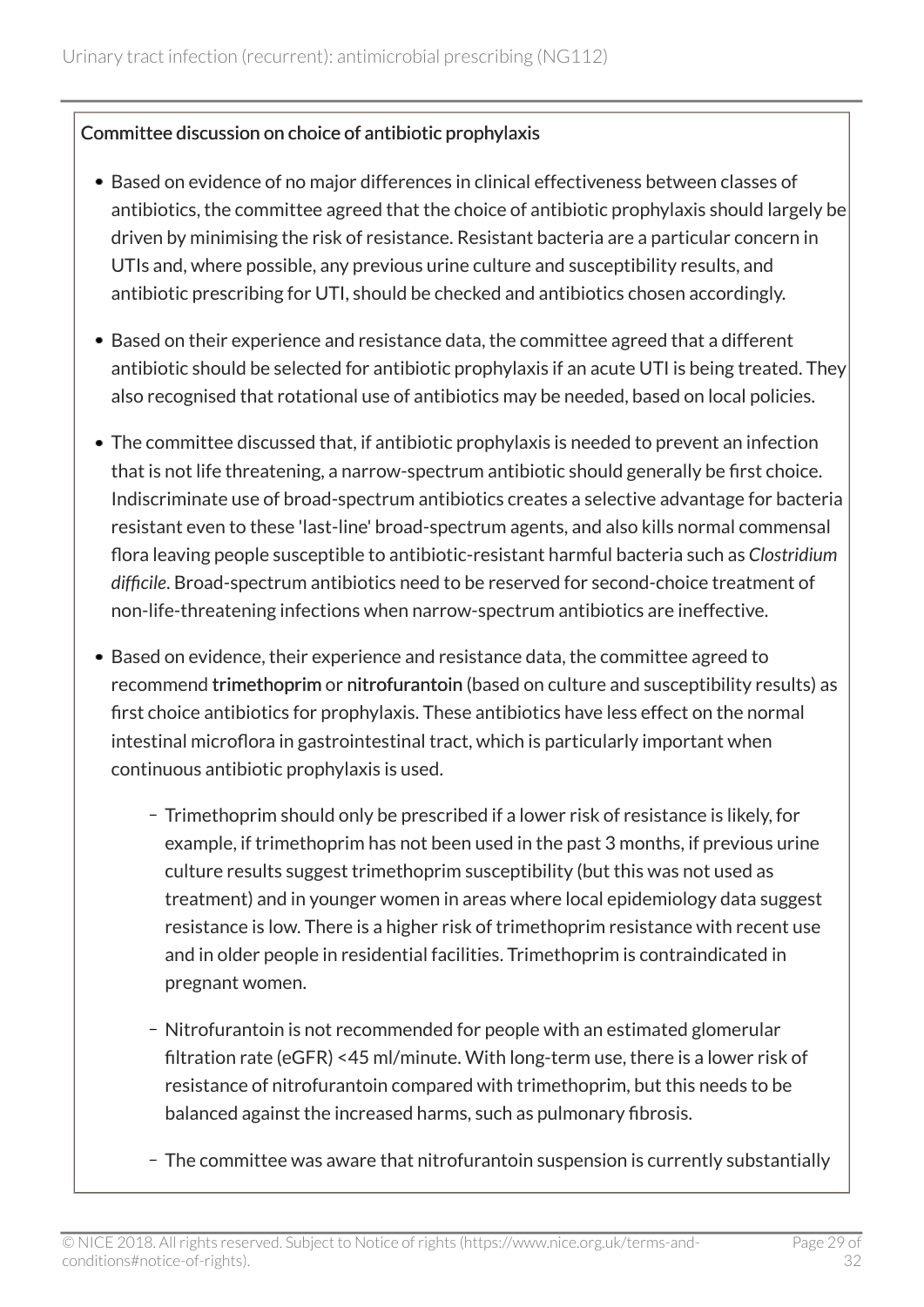- more expensive than trimethoprim suspension and, if both antibiotics are appropriate, the one with the lowest acquisition cost should be chosen.
- Based on evidence, their experience and resistance data, the committee agreed to recommend cefalexin or amoxicillin (based on culture and susceptibility results) as secondchoice antibiotics for prophylaxis.
	- Amoxicillin and cefalexin are broad spectrum antibiotics that have a similar spectrum of activity and can be used if bacteria are susceptible.
- $\bullet$  Based on evidence that methenamine hippurate was less effective than antibiotic prophylaxis with nitrofurantoin, the committee was not able to make a recommendation on its use. They were also aware that methenamine hippurate is a medicine that is considered less suitable for prescribing [\(BNF, August](https://bnf.nice.org.uk/drug/methenamine-hippurate.html#lessSuitableForPrescribings) 2018).

# <span id="page-29-0"></span>*Antibiotic dosing and course length*

- Single-dose antibiotic prophylaxis (used when exposed to conditions that may trigger a UTI) was not significantly different to daily antibiotic prophylaxis in the number of women with at least 1 recurrent infection over a 12-month study period in postmenopausal women with recurrent UTI (3 or more episodes in the past 12 months; 80.6% versus 70.3%; moderate quality evidence). This was based on 1 RCT [\(Zhong et al.](https://www.ncbi.nlm.nih.gov/pubmed/22289552) 2011).
- The conditions for using the single-dose antibiotic were determined by the woman's experience, such as walking for a long time or sexual intercourse. The choice of antibiotic (nitrofurantoin, amoxicillin, co-trimoxazole, quinolones or cephalosporins) varied and was determined on a case by case basis, depending on the woman's previous antibiotic use and following an antibiotic susceptibility test.
- In 1 RCT (reported in a systematic review by [Albert et al. 2004\)](https://www.ncbi.nlm.nih.gov/pubmed/15266443) single-dose ciprofloxacin (250 mg) taken immediately after sexual intercourse was as effective as a daily dose in nonpregnant women in reducing the risk of recurrent UTI during the period of prophylaxis (Albert et al. 2004; low quality evidence).
- There were significantly fewer adverse events with single-dose antibiotic prophylaxis compared with daily antibiotic prophylaxis (NNH 3 [range 2 to 9]; Zhong et al. 2011; moderate quality evidence).
- There was no significant difference in the number of non-serious adverse effects between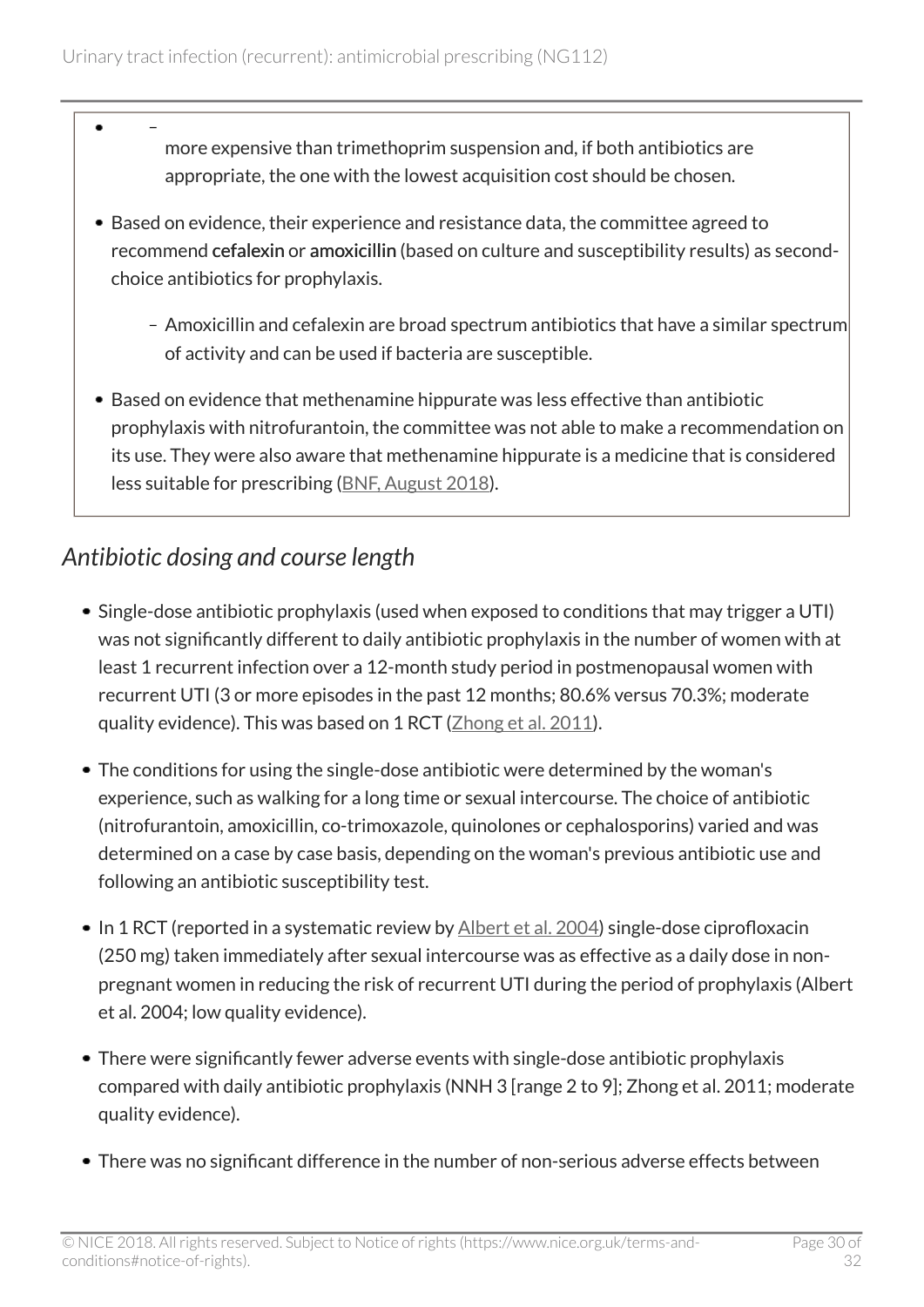those who took a single dose of ciprofloxacin (250 mg) immediately after sexual intercourse, or daily at night (Albert et al. 2004; low quality evidence).

#### Committee discussions on antibiotic dosing and course length

- Based on evidence, the committee was aware that a range of doses and course lengths were used for daily antibiotic prophylaxis. The committee agreed that usual BNF doses for daily prophylaxis should be used. The duration of treatment needs to be determined on an individual basis with a review of treatment success within 6 months, to include discussion of a trial of stopping antibiotic prophylaxis as appropriate.
- The committee discussed the evidence for using single-dose antibiotic prophylaxis (including post-coital single-dose antibiotics) in non-pregnant women. The committee agreed that the single dose used when exposed to an identifiable trigger would be the same as a single treatment dose for a UTI.
- Based on evidence, their experience and antimicrobial resistance data, the committee agreed that single-dose prophylaxis was as effective as continuous prophylaxis, with fewer adverse effects in non-pregnant women with an identifiable trigger, and should be considered as the first option for antibiotic prophylaxis in this group of women. Prophylaxis needs to be tailored to an individual woman's personal triggers, and advice given about how to use the antibiotic. Antibiotics for single-dose prophylaxis would be kept at home to avoid unnecessary GP and pharmacy visits.
- No evidence from systematic reviews and RCTs was identified for using a course of antibiotics to keep at home for treating an acute UTI in people with recurrent UTIs (also known as stand-by antibiotics). The use of stand-by antibiotics could potentially lead to inappropriate antibiotic overuse in the absence of medical supervision, which would not reflect the principles of antimicrobial stewardship. Therefore, while the committee recognised that they may have a role in some specialist cases, they were not able to make a recommendation on their use.